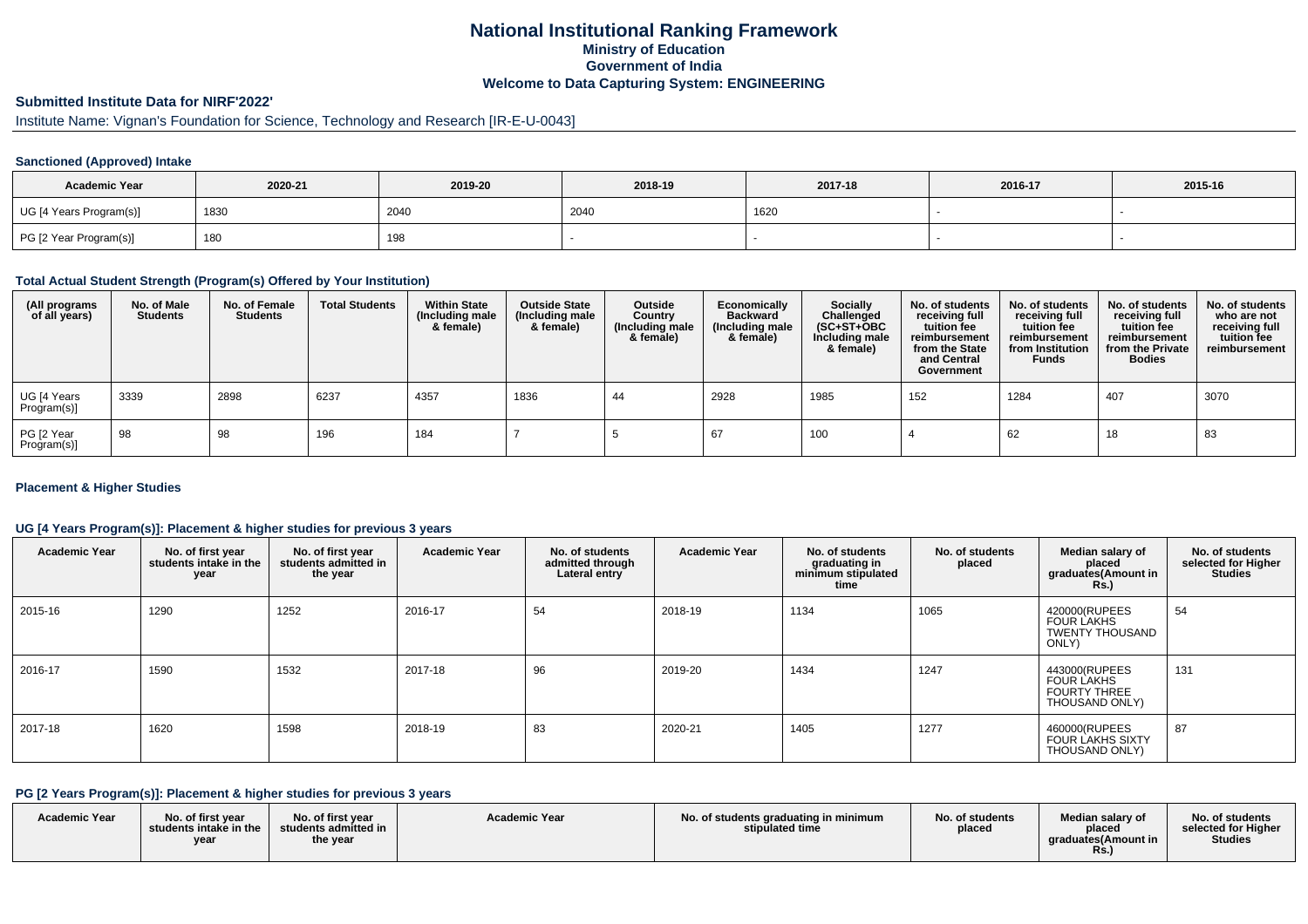| 2017-18 | 144 | 120 | 2018-19 | 88  | -84 | 440000(RUPEES<br>FOUR LAKHS FORTY<br>THOUSAND ONLY)                    |  |
|---------|-----|-----|---------|-----|-----|------------------------------------------------------------------------|--|
| 2018-19 | 198 | 70  | 2019-20 | 63  | 61  | 470000(RUPEES<br><b>FOUR LAKHS</b><br><b>SEVENTY</b><br>THOUSAND ONLY) |  |
| 2019-20 | 198 | 106 | 2020-21 | 101 | -90 | 475000(RUPEES<br>FOUR LAKHS<br>SEVENTY FIVE<br>THOUSAND ONLY)          |  |

### **Ph.D Student Details**

| Ph.D (Student pursuing doctoral program till 2020-21 Students admitted in the academic year 2020-21 should not be entered here.) |                                                            |         |         |  |  |  |
|----------------------------------------------------------------------------------------------------------------------------------|------------------------------------------------------------|---------|---------|--|--|--|
| <b>Total Students</b>                                                                                                            |                                                            |         |         |  |  |  |
| Full Time<br>240                                                                                                                 |                                                            |         |         |  |  |  |
| Part Time                                                                                                                        | 439                                                        |         |         |  |  |  |
|                                                                                                                                  | No. of Ph.D students graduated (including Integrated Ph.D) |         |         |  |  |  |
|                                                                                                                                  | 2020-21                                                    | 2019-20 | 2018-19 |  |  |  |
| Full Time                                                                                                                        |                                                            |         |         |  |  |  |
| Part Time                                                                                                                        | 12<br>35                                                   |         |         |  |  |  |

## **Financial Resources: Utilised Amount for the Capital expenditure for previous 3 years**

| 2020-21<br><b>Academic Year</b>                                                                                                                                                           |                                                                                                    | 2019-20                                                                                              | 2018-19                                                                                      |  |
|-------------------------------------------------------------------------------------------------------------------------------------------------------------------------------------------|----------------------------------------------------------------------------------------------------|------------------------------------------------------------------------------------------------------|----------------------------------------------------------------------------------------------|--|
|                                                                                                                                                                                           | <b>Utilised Amount</b>                                                                             | <b>Utilised Amount</b>                                                                               | <b>Utilised Amount</b>                                                                       |  |
|                                                                                                                                                                                           |                                                                                                    | Annual Capital Expenditure on Academic Activities and Resources (excluding expenditure on buildings) |                                                                                              |  |
| Library (Books, Journals and e-Resources only)                                                                                                                                            | 9243628 (Rupees ninety two lakhs forty three thousand six<br>hundred and twenty eight only)        | 8862706 (Rupees eighty eight lakhs sixty two thousand seven<br>hundred and six only)                 | 7442409 (rupees Seventy four lakhs forty two thousand four<br>hundred and nine only)         |  |
| New Equipment and software for Laboratories                                                                                                                                               | 7192459 (Rupees seventy one lakhs ninety two thousand four<br>hundred and fifty nine only)         | 25515171 (Rupees two crore fifty five lakhs fifteen thousand<br>and one hundred seventy one only)    | 26618089 (Rupees Two crore sixty six lakhs eighteen<br>thousand and eighty nine only)        |  |
| <b>Engineering Workshops</b>                                                                                                                                                              | 3352637 (Rupees thirty three lakhs fifty two thousand six<br>hundred and thirty seven only)        | 5813942 (Rupees fifty eight lakhs thirteen thousand nine<br>hundred and forty two only)              | 6620194 (Rupees Sixty Six Lakhs Twenty Thousand One<br>Hundred and Ninety Four only)         |  |
| Other expenditure on creation of Capital Assets (For setting up<br>classrooms, seminar hall, conference hall, library, Lab, Engg<br>workshops excluding expenditure on Land and Building) | 13803489 (Rupees one crore thirty eight lakhs three thousand<br>four hundred and eighty nine only) | 43570198 (Rupees four crore thirty five lakhs seventy thousand<br>one hundred and ninety eight only) | 45172550 (Rupees Four Crore Fifty One Lakhs Seventy Two<br>Thousand Five Hundred Fifty only) |  |

## **Financial Resources: Utilised Amount for the Operational expenditure for previous 3 years**

| <b>Academic Year</b>                       | 2020-21                                                                                       | 2019-20                                                                                                           | 2018-19                                                                                        |
|--------------------------------------------|-----------------------------------------------------------------------------------------------|-------------------------------------------------------------------------------------------------------------------|------------------------------------------------------------------------------------------------|
|                                            | <b>Utilised Amount</b>                                                                        | <b>Utilised Amount</b>                                                                                            | <b>Utilised Amount</b>                                                                         |
|                                            |                                                                                               | <b>Annual Operational Expenditure</b>                                                                             |                                                                                                |
| Salaries (Teaching and Non Teaching staff) | 355466074 (Rupees thirty five crore fifty four lakhs sixty six<br>thousand seventy four only) | 356971327 (Rupees thirty five crore sixty nine lakhs seventy<br>one thousand three hundred and twenty seven only) | 381992017 (Rupees Thirty Eight Crore Nineteen Lakhs Ninety<br>Two Thousand and Seventeen Only) |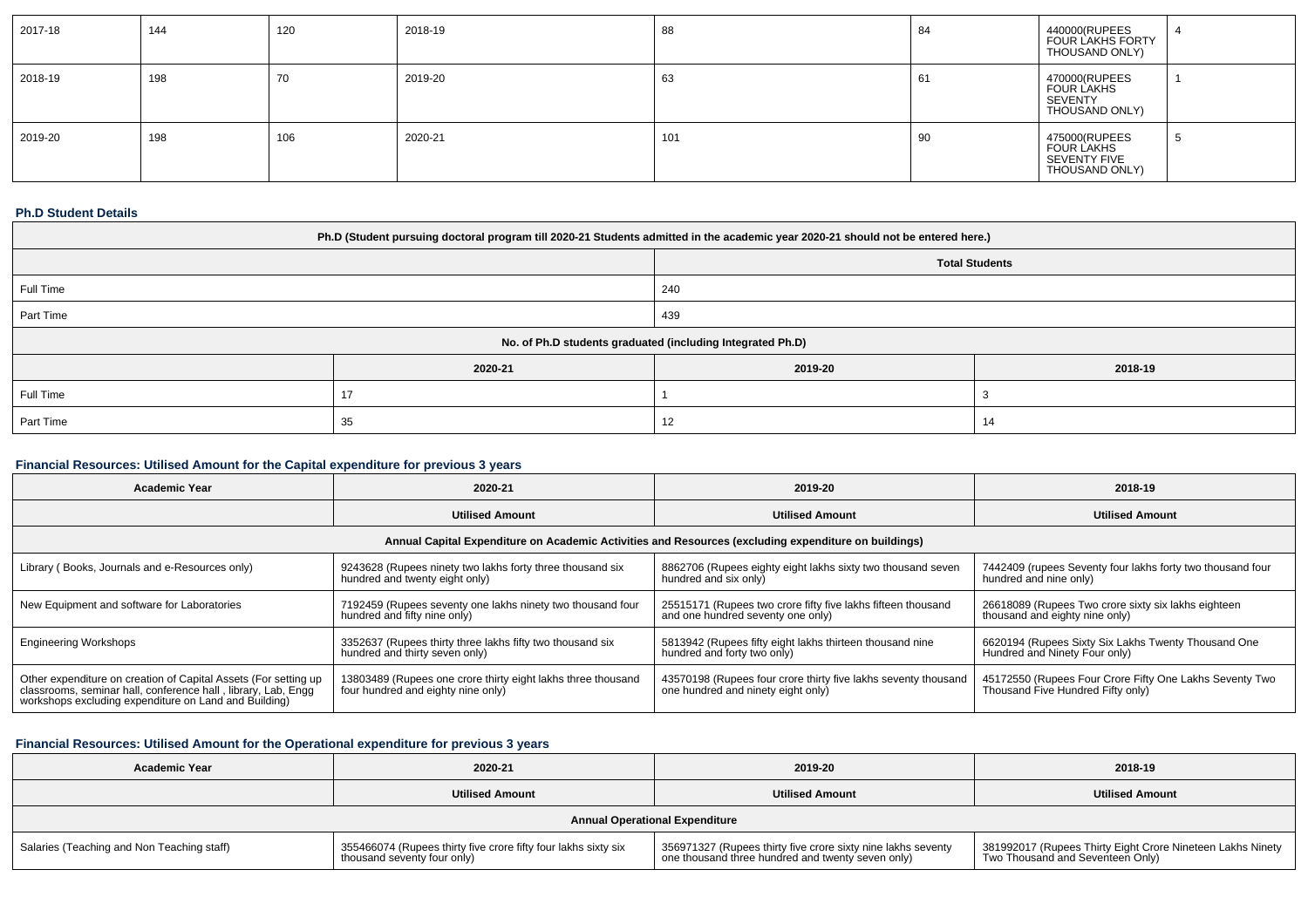| Maintenance of Academic Infrastructure or consumables and<br>other running expenditures (excluding maintenance of hostels<br>and allied services, rent of the building, depreciation cost, etc) | 286582000 (Rupees twenty eight crore sixty five lakhs eighty<br>two thousand only) | 361762588 (Rupees thirty six crore seventeen lakhs sixty two<br>thousand five hundred and eighty eight only) | 399038573 (Rupees Thirty Nine Crore Ninety Lakhs Thirty<br>Eight Thousand Five Hundred and Seventy Three Only) |
|-------------------------------------------------------------------------------------------------------------------------------------------------------------------------------------------------|------------------------------------------------------------------------------------|--------------------------------------------------------------------------------------------------------------|----------------------------------------------------------------------------------------------------------------|
| Seminars/Conferences/Workshops                                                                                                                                                                  | 4598854 (Rupees forty five lakhs ninety eight thousand eight                       | 4517112 (Rupees forty five lakhs seventeen thousand one                                                      | 2161859 (Rupees Twenty One Lakhs Sixty One Thousand                                                            |
|                                                                                                                                                                                                 | hundred and fifty four only)                                                       | hundred and twelve only)                                                                                     | Eight Hundred Fifty Nine only)                                                                                 |

### **IPR**

| Calendar year            | 2020 | 2019 | 2018 |
|--------------------------|------|------|------|
| No. of Patents Published |      |      |      |
| No. of Patents Granted   | ںے   |      |      |

### **Sponsored Research Details**

| <b>Financial Year</b>                    | 2020-21                                                        | 2019-20                                                                      | 2018-19                                              |
|------------------------------------------|----------------------------------------------------------------|------------------------------------------------------------------------------|------------------------------------------------------|
| Total no. of Sponsored Projects          | 209                                                            | 233                                                                          |                                                      |
| Total no. of Funding Agencies            | 111                                                            | 233                                                                          |                                                      |
| Total Amount Received (Amount in Rupees) | 59358000                                                       | 23856800                                                                     | 10762000                                             |
| Amount Received in Words                 | Rupees Five Crore ninety three lakhs fifty eight thousand only | Rupees two crore thirty eight lakhs fifty six thousand eight<br>hundred only | Rupees one crore seven lakhs sixty two thousand only |

## **Consultancy Project Details**

| <b>Financial Year</b>                    | 2020-21                                                                   | 2019-20                                                                  | 2018-19                                             |
|------------------------------------------|---------------------------------------------------------------------------|--------------------------------------------------------------------------|-----------------------------------------------------|
| Total no. of Consultancy Projects        | 125                                                                       | 128                                                                      | 69                                                  |
| Total no. of Client Organizations        | 108                                                                       | 128                                                                      | 62                                                  |
| Total Amount Received (Amount in Rupees) | 10706350                                                                  | 11881500                                                                 | 9523000                                             |
| Amount Received in Words                 | Rupees One Crore seven Lakhs Six Thousand three hundred<br>and fifty only | Rupees one crore eighteen lakhs eighty one thousand five<br>hundred only | Rupees ninety five lakhs twenty three thousand only |

## **PCS Facilities: Facilities of physically challenged students**

| 1. Do your institution buildings have Lifts/Ramps?                                                                                                         | Yes, more than 80% of the buildings |
|------------------------------------------------------------------------------------------------------------------------------------------------------------|-------------------------------------|
| 2. Do your institution have provision for walking aids, including wheelchairs and transportation from one building to another for<br>handicapped students? | Yes                                 |
| 3. Do your institution buildings have specially designed toilets for handicapped students?                                                                 | Yes, more than 80% of the buildings |

## **Faculty Details**

| <b>Srno</b> | Name                                 | Age | Designation                | Gender | Qualification | <b>Experience (In</b><br>Months) | <b>Currently working</b><br>with institution? | <b>Joining Date</b> | <b>Leaving Date</b> | <b>Association type</b> |
|-------------|--------------------------------------|-----|----------------------------|--------|---------------|----------------------------------|-----------------------------------------------|---------------------|---------------------|-------------------------|
|             | R Ravindra Raju                      | 42  | <b>Assistant Professor</b> | Male   | M.Tech        | 228                              | Yes                                           | 05-05-2017          | $\sim$              | Regular                 |
|             | Bachina Harish<br>Babu               | 32  | <b>Assistant Professor</b> | Male   | M.Tech        | 144                              | Yes                                           | 11-06-2014          | $- -$               | Regular                 |
|             | Peteti Syam Sundar<br>Manikanta Babu | 29  | <b>Assistant Professor</b> | Male   | M.Tech        | 84                               | Yes                                           | 24-07-2017          | $- -$               | Regular                 |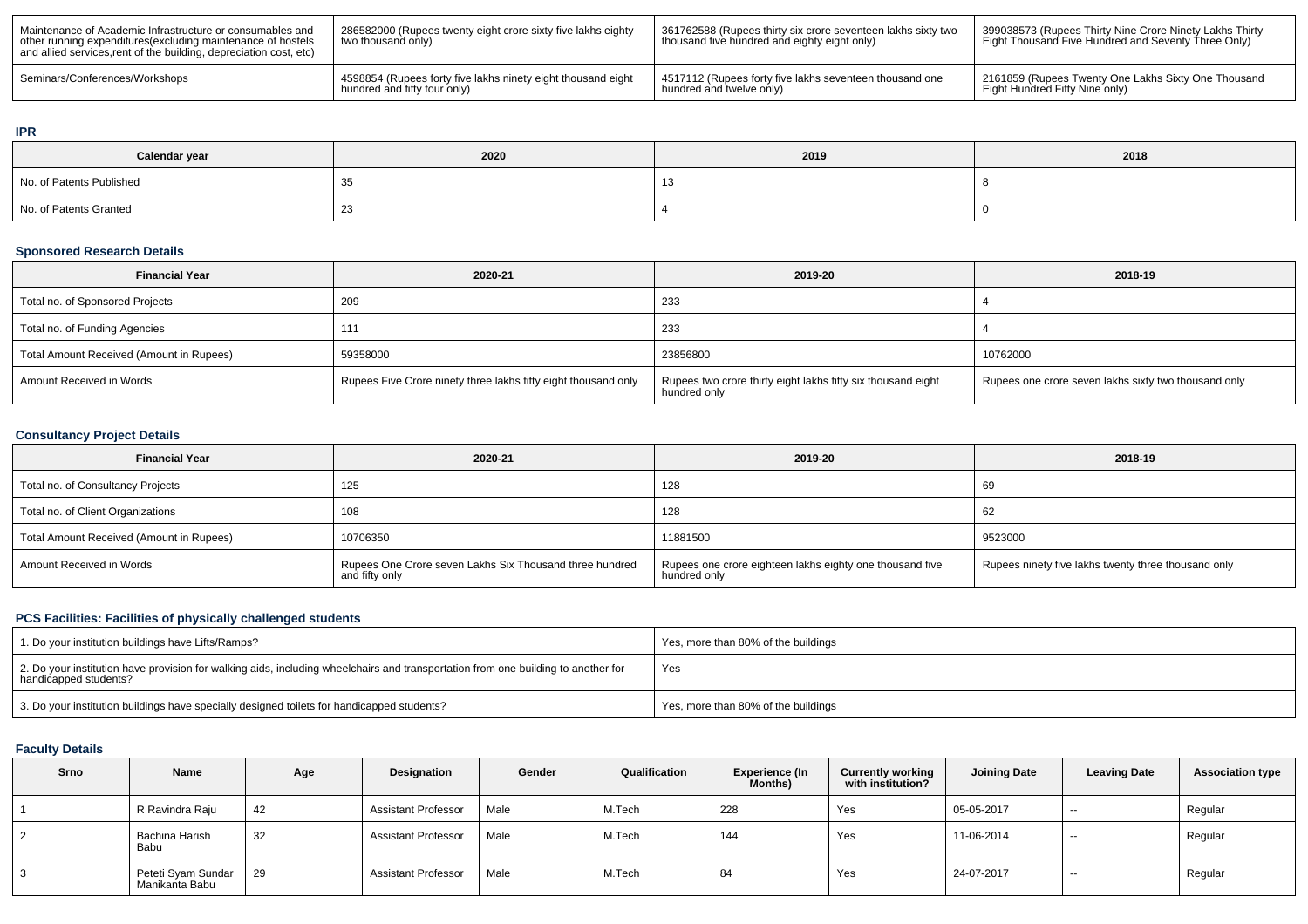| 4              | Sujosh Nandi                     | 30 | <b>Assistant Professor</b>                          | Male   | M.Tech | 84  | Yes | 07-07-2014 | ⊶.                       | Regular |
|----------------|----------------------------------|----|-----------------------------------------------------|--------|--------|-----|-----|------------|--------------------------|---------|
| 5              | <b>B Anitha Reddy</b>            | 29 | <b>Assistant Professor</b>                          | Female | M.Tech | 102 | Yes | 02-07-2016 | --                       | Regular |
| 6              | Bahadur Shrestha<br><b>Bibek</b> | 26 | <b>Assistant Professor</b>                          | Male   | M.Tech | 45  | Yes | 22-06-2018 | $\overline{\phantom{a}}$ | Regular |
| $\overline{7}$ | Nanjappa Chetty                  | 71 | Professor                                           | Male   | Ph.D   | 566 | Yes | 18-04-2015 | ⊷.                       | Regular |
| 8              | N Narayan Rao                    | 37 | <b>Assistant Professor</b>                          | Male   | Ph.D   | 173 | Yes | 07-01-2010 | $\overline{\phantom{a}}$ | Regular |
| 9              | Ayyanna                          | 33 | <b>Assistant Professor</b>                          | Male   | Ph.D   | 108 | Yes | 28-11-2018 | --                       | Regular |
| 10             | Sai Manogna<br>Kolukula          | 26 | <b>Assistant Professor</b>                          | Female | M.Tech | 36  | Yes | 31-07-2019 | $\overline{\phantom{a}}$ | Regular |
| 11             | Sujith Bobba                     | 32 | <b>Assistant Professor</b>                          | Female | Ph.D   | 108 | Yes | 01-08-2019 | $\sim$                   | Regular |
| 12             | Muthusamy<br>Selvamuthukumar     | 34 | <b>Assistant Professor</b>                          | Male   | M.Tech | 53  | Yes | 20-07-2019 | −−                       | Regular |
| 13             | Lokesh Madineni                  | 28 | <b>Assistant Professor</b>                          | Male   | M.Tech | 52  | Yes | 03-08-2019 | $\overline{\phantom{a}}$ | Regular |
| 14             | Aditya Gutta                     | 29 | <b>Assistant Professor</b>                          | Male   | M.Tech | 65  | Yes | 03-08-2019 | -−                       | Regular |
| 15             | Samaresh Kumar                   | 29 | <b>Assistant Professor</b>                          | Male   | M.Tech | 61  | Yes | 03-01-2019 | ⊷.                       | Regular |
| 16             | Anjani Devi<br>Chintagunta       | 36 | Associate Professor                                 | Female | Ph.D   | 168 | Yes | 23-12-2017 | $\overline{\phantom{a}}$ | Regular |
| 17             | D John Babu                      | 44 | Professor                                           | Male   | Ph.D   | 265 | Yes | 10-05-2008 | --                       | Regular |
| 18             | V Ravi Kumar                     | 66 | Dean / Principal /<br>Director / Vice<br>Chancellor | Male   | Ph.D   | 528 | Yes | 07-12-2009 | --                       | Regular |
| 19             | Md Nazneen Bobby                 | 38 | Associate Professor                                 | Female | Ph.D   | 192 | Yes | 17-06-2015 | --                       | Regular |
| 20             | N Jalaja                         | 37 | Associate Professor                                 | Female | Ph.D   | 202 | Yes | 11-07-2015 | --                       | Regular |
| 21             | NS Sampath Kumar                 | 36 | Associate Professor                                 | Male   | Ph.D   | 192 | Yes | 20-01-2015 | ⊷.                       | Regular |
| 22             | S Krupanidhi                     | 68 | Dean / Principal /<br>Director / Vice<br>Chancellor | Male   | Ph.D   | 552 | Yes | 01-06-2012 | --                       | Regular |
| 23             | K Prakash Narayana<br>Reddy      | 34 | Associate Professor                                 | Male   | Ph.D   | 168 | Yes | 01-07-2016 | ⊷.                       | Regular |
| 24             | D Vijaya Ramu                    | 42 | Dean / Principal /<br>Director / Vice<br>Chancellor | Male   | Ph.D   | 246 | Yes | 06-02-2014 | $\overline{\phantom{a}}$ | Regular |
| 25             | A Venkata Narayana               | 40 | Associate Professor                                 | Male   | Ph.D   | 240 | Yes | 06-06-2011 | --                       | Regular |
| 26             | T C Venkateswarlu                | 36 | Professor                                           | Male   | Ph.D   | 180 | Yes | 03-07-2010 | $\overline{\phantom{a}}$ | Regular |
| 27             | M Indira                         | 40 | Associate Professor                                 | Female | Ph.D   | 238 | Yes | 21-04-2008 | $\overline{\phantom{a}}$ | Regular |
| 28             | S Asha                           | 55 | Professor                                           | Female | Ph.D   | 318 | Yes | 01-03-2008 | $\overline{\phantom{a}}$ | Regular |
| 29             | K Muralidhar                     | 72 | Professor                                           | Male   | Ph.D   | 576 | Yes | 23-07-2015 | $\overline{\phantom{a}}$ | Regular |
| 30             | A Ranganadha<br><b>Reddy</b>     | 37 | Associate Professor                                 | Male   | Ph.D   | 168 | Yes | 22-07-2009 | ⊶.                       | Regular |
| 31             | Ambati Ranga Rao                 | 42 | Associate Professor                                 | Male   | Ph.D   | 234 | Yes | 12-12-2016 | н,                       | Regular |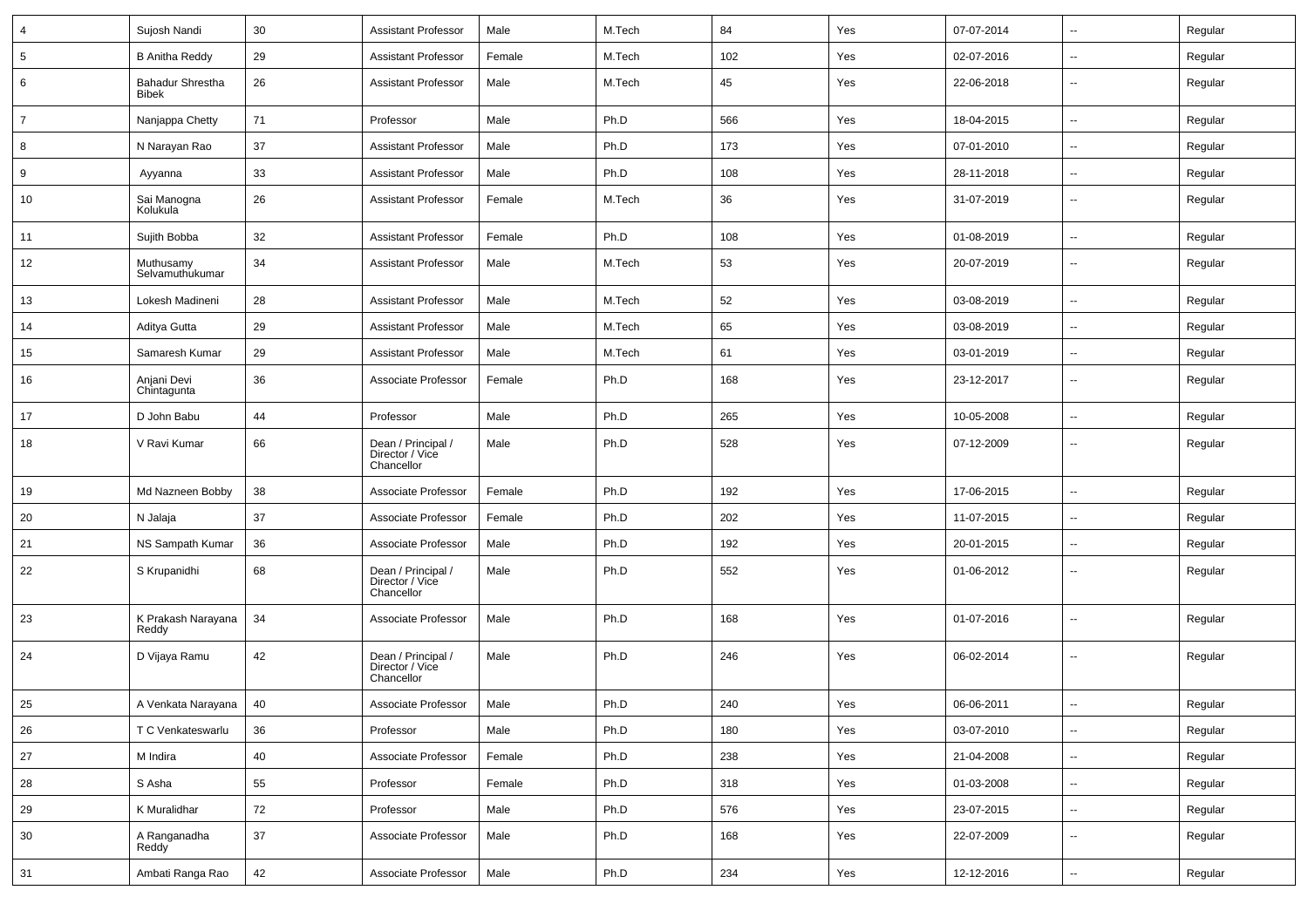| 32 | V Kalarani                  | 63     | Professor                  | Female | Ph.D   | 480 | Yes | 26-08-2019 | $\overline{\phantom{a}}$ | Regular |
|----|-----------------------------|--------|----------------------------|--------|--------|-----|-----|------------|--------------------------|---------|
| 33 | P Ratnagiri                 | 66     | Professor                  | Male   | Ph.D   | 516 | Yes | 06-07-2017 | $\sim$                   | Regular |
| 34 | Jaganmohan Reddy            | 44     | Professor                  | Male   | Ph.D   | 240 | Yes | 14-07-2017 |                          | Regular |
| 35 | Syed Rahamatulla            | 36     | Professor                  | Male   | Ph.D   | 144 | Yes | 21-07-2017 |                          | Regular |
| 36 | Lavleen Kumar<br>Gupta      | 53     | Professor                  | Male   | Ph.D   | 352 | Yes | 14-07-2017 | $\overline{\phantom{a}}$ | Regular |
| 37 | D C Reddy                   | 68     | Professor                  | Male   | Ph.D   | 528 | Yes | 09-08-2017 | $\overline{\phantom{a}}$ | Regular |
| 38 | T V Ramana Rao              | 64     | Professor                  | Male   | Ph.D   | 480 | Yes | 30-08-2019 |                          | Regular |
| 39 | Bhanu Prakash<br>Kotamarthi | 61     | Professor                  | Male   | Ph.D   | 446 | Yes | 28-08-2019 | $\overline{a}$           | Regular |
| 40 | Sathyanarayana<br>Singh     | 60     | Professor                  | Male   | Ph.D   | 444 | Yes | 20-08-2019 | $\overline{a}$           | Regular |
| 41 | Abhinav Parashar            | 37     | <b>Assistant Professor</b> | Male   | Ph.D   | 204 | Yes | 01-12-2016 | ÷.                       | Regular |
| 42 | Abraham Peele<br>Karlapudi  | 32     | Associate Professor        | Male   | Ph.D   | 143 | Yes | 20-06-2013 | $\sim$                   | Regular |
| 43 | S Rex Jeya<br>Rajkumar      | 33     | <b>Assistant Professor</b> | Male   | Ph.D   | 148 | Yes | 14-05-2018 | $\sim$                   | Regular |
| 44 | <b>Charles Devid</b>        | 32     | <b>Assistant Professor</b> | Male   | Ph.D   | 124 | Yes | 15-11-2016 | $\sim$                   | Regular |
| 45 | K Srikanth                  | 43     | Associate Professor        | Male   | Ph.D   | 252 | Yes | 09-06-2018 | $\overline{\phantom{a}}$ | Regular |
| 46 | Harshitha Jampala           | 30     | <b>Assistant Professor</b> | Female | M.Tech | 96  | Yes | 17-06-2015 |                          | Regular |
| 47 | V Raviteja<br>Cherukuwada   | 32     | <b>Assistant Professor</b> | Male   | M.Tech | 120 | Yes | 01-07-2016 | --                       | Regular |
| 48 | Keerthi Priya Yadala        | 32     | <b>Assistant Professor</b> | Female | Ph.D   | 120 | Yes | 10-06-2017 | $\overline{\phantom{a}}$ | Regular |
| 49 | P Ashok Kumar               | 45     | Professor                  | Male   | Ph.D   | 276 | Yes | 16-06-2003 | $\overline{\phantom{a}}$ | Regular |
| 50 | P Bangaraiah                | 42     | Professor                  | Male   | Ph.D   | 246 | Yes | 09-04-2008 |                          | Regular |
| 51 | Anil Kumar<br>Somanaboina   | 35     | <b>Assistant Professor</b> | Male   | Ph.D   | 148 | Yes | 18-12-2018 | $\sim$                   | Regular |
| 52 | G Eeswaraiah                | 42     | <b>Assistant Professor</b> | Male   | Ph.D   | 234 | Yes | 01-07-2016 | $\sim$                   | Regular |
| 53 | <b>Tarun Pal</b>            | 34     | <b>Assistant Professor</b> | Male   | Ph.D   | 120 | Yes | 10-07-2018 | --                       | Regular |
| 54 | Vijaya Sai Ayyagari         | 34     | <b>Assistant Professor</b> | Male   | Ph.D   | 120 | Yes | 02-07-2018 | $\overline{\phantom{a}}$ | Regular |
| 55 | S Jagadish Kumar<br>Suluvoy | 32     | Assistant Professor        | Male   | Ph.D   | 120 | Yes | 16-07-2018 |                          | Regular |
| 56 | Annam Nagalakshmi           | 32     | <b>Assistant Professor</b> | Female | M.Tech | 108 | Yes | 01-07-2019 | $\sim$                   | Regular |
| 57 | Mohana Ganugula             | $34\,$ | <b>Assistant Professor</b> | Female | Ph.D   | 138 | Yes | 01-07-2019 | $\sim$                   | Regular |
| 58 | Sai Sushma Dudala           | 28     | <b>Assistant Professor</b> | Female | M.Tech | 60  | Yes | 01-07-2019 | $\sim$                   | Regular |
| 59 | Yeddu Evangelin             | 41     | <b>Assistant Professor</b> | Female | Ph.D   | 216 | Yes | 17-07-2019 | $\sim$                   | Regular |
| 60 | Deepthi Sadineni            | 33     | <b>Assistant Professor</b> | Female | M.Tech | 120 | Yes | 27-07-2019 | $\overline{\phantom{a}}$ | Regular |
| 61 | Silpi Sarkar                | $35\,$ | <b>Assistant Professor</b> | Female | Ph.D   | 144 | Yes | 27-08-2019 | Ξ.                       | Regular |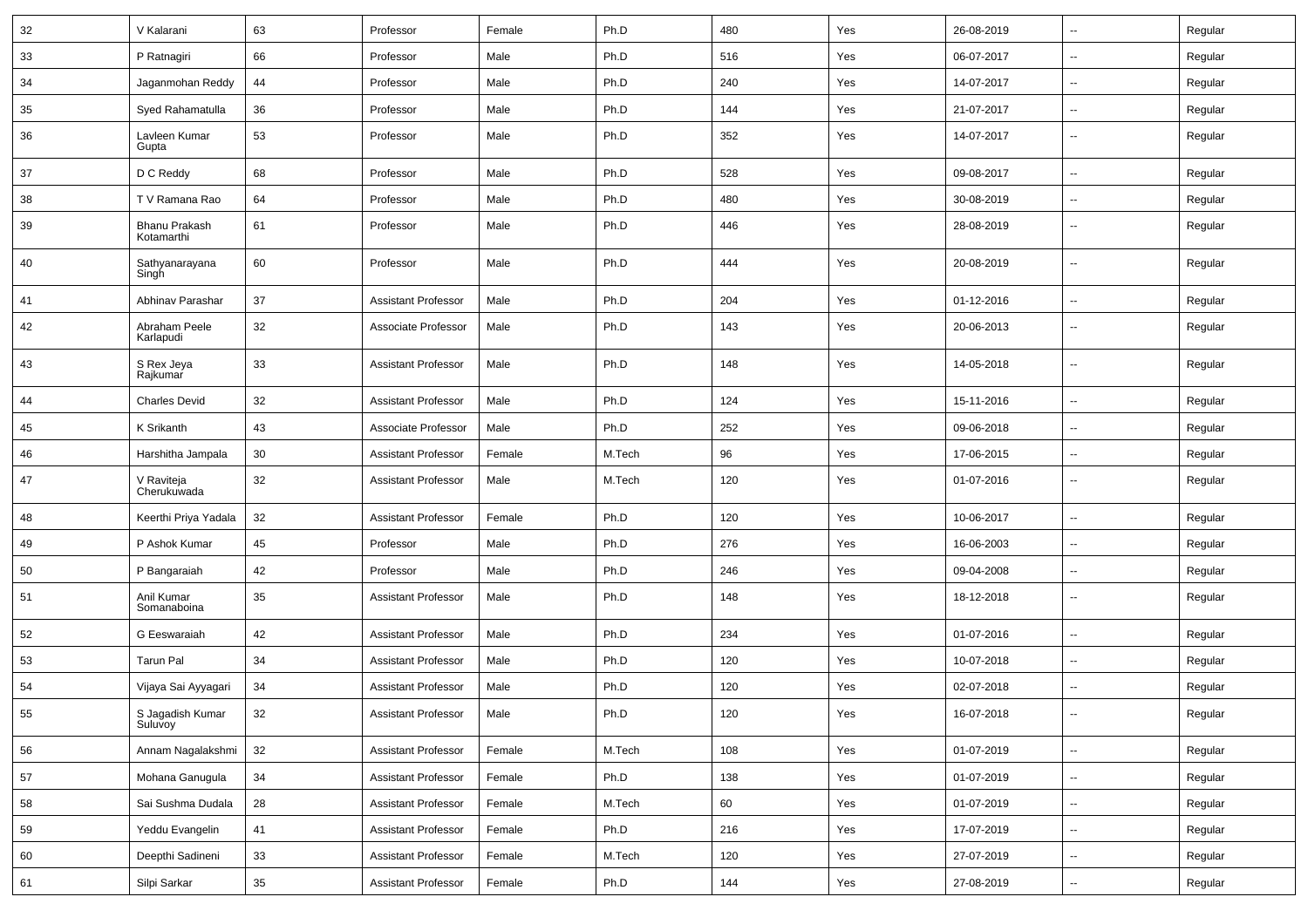| 62 | Aminul Islam                | 32 | <b>Assistant Professor</b>                          | Male   | M.Tech | 123 | Yes | 11-06-2015 | $\sim$                   | Regular |
|----|-----------------------------|----|-----------------------------------------------------|--------|--------|-----|-----|------------|--------------------------|---------|
| 63 | M Aparna                    | 28 | <b>Assistant Professor</b>                          | Female | M.Tech | 85  | Yes | 01-07-2016 | $\overline{\phantom{a}}$ | Regular |
| 64 | B V Dhananjaneyulu          | 34 | <b>Assistant Professor</b>                          | Male   | M.Tech | 167 | Yes | 02-08-2013 | $\sim$                   | Regular |
| 65 | P Vijetha                   | 37 | Associate Professor                                 | Female | Ph.D   | 183 | Yes | 08-01-2009 | --                       | Regular |
| 66 | Anoar Ali Khan              | 39 | Associate Professor                                 | Male   | Ph.D   | 204 | Yes | 14-05-2018 | $\sim$                   | Regular |
| 67 | Venkata Swamy<br>Nalajala   | 35 | <b>Assistant Professor</b>                          | Male   | Ph.D   | 160 | Yes | 12-12-2016 | $\sim$                   | Regular |
| 68 | M Ramesh Naidu              | 47 | Professor                                           | Male   | Ph.D   | 300 | Yes | 25-06-2014 | $\sim$                   | Regular |
| 69 | Prathamesh Dilip<br>Sapale  | 30 | <b>Assistant Professor</b>                          | Male   | M.Tech | 106 | Yes | 02-07-2016 | $\sim$                   | Regular |
| 70 | Tondepu Subbaiah            | 69 | Professor                                           | Male   | Ph.D   | 564 | Yes | 05-07-2018 | $\sim$                   | Regular |
| 71 | <b>B</b> Sumalatha          | 40 | Associate Professor                                 | Female | Ph.D   | 235 | Yes | 10-08-2007 | $\sim$                   | Regular |
| 72 | Rajasekhar Reddy<br>Pilí    | 29 | <b>Assistant Professor</b>                          | Male   | M.Tech | 84  | Yes | 01-07-2017 | --                       | Regular |
| 73 | C Mahalingam                | 28 | <b>Assistant Professor</b>                          | Male   | M.Tech | 72  | Yes | 06-06-2016 | $\overline{\phantom{a}}$ | Regular |
| 74 | Polu Satish                 | 31 | <b>Assistant Professor</b>                          | Male   | M.Tech | 113 | Yes | 31-07-2015 | --                       | Regular |
| 75 | Vandavasi<br>Sreeharsha     | 25 | <b>Assistant Professor</b>                          | Male   | M.Tech | 38  | Yes | 03-12-2018 | --                       | Regular |
| 76 | Harpreet Singh<br>Sandhu    | 27 | <b>Assistant Professor</b>                          | Male   | M.Tech | 72  | Yes | 05-01-2017 | --                       | Regular |
| 77 | P Manoj Kumar               | 26 | <b>Assistant Professor</b>                          | Male   | M.Tech | 68  | Yes | 07-01-2017 | Ξ.                       | Regular |
| 78 | Kumkum C R                  | 26 | <b>Assistant Professor</b>                          | Female | M.Tech | 43  | Yes | 29-06-2018 | $\overline{\phantom{a}}$ | Regular |
| 79 | Mahuwa Ghosh                | 29 | <b>Assistant Professor</b>                          | Female | M.Tech | 56  | Yes | 27-12-2018 | $\sim$                   | Regular |
| 80 | Sandeep Singh<br>Rana       | 32 | <b>Assistant Professor</b>                          | Male   | Ph.D   | 72  | Yes | 02-01-2019 | $\sim$                   | Regular |
| 81 | C Premchand                 | 37 | <b>Assistant Professor</b>                          | Male   | M.Tech | 168 | Yes | 15-04-2014 | $\sim$                   | Regular |
| 82 | Payel Ghosh                 | 32 | <b>Assistant Professor</b>                          | Female | Ph.D   | 96  | Yes | 02-01-2019 | --                       | Regular |
| 83 | V Madhusudan Rao            | 62 | Dean / Principal /<br>Director / Vice<br>Chancellor | Male   | Ph.D   | 468 | Yes | 10-03-2011 | --                       | Regular |
| 84 | Md Vaseem<br>Chavhan        | 33 | <b>Assistant Professor</b>                          | Male   | M.Tech | 156 | Yes | 08-07-2013 | --                       | Regular |
| 85 | <b>B</b> Venkatesh          | 33 | <b>Assistant Professor</b>                          | Male   | M.Tech | 138 | Yes | 20-06-2015 | Ξ.                       | Regular |
| 86 | Ch Govardhan Rao            | 35 | <b>Assistant Professor</b>                          | Male   | M.Tech | 146 | Yes | 08-08-2013 | Ξ.                       | Regular |
| 87 | M Siva Jagadish<br>Kumar    | 36 | <b>Assistant Professor</b>                          | Male   | M.Tech | 171 | Yes | 06-08-2012 | $\sim$                   | Regular |
| 88 | Murali Naik<br>Kethavathu   | 34 | <b>Assistant Professor</b>                          | Male   | M.Tech | 140 | Yes | 03-01-2018 | Ξ.                       | Regular |
| 89 | Chemmarath<br>Krishnaprabha | 26 | <b>Assistant Professor</b>                          | Female | M.Tech | 36  | Yes | 08-07-2019 | $\overline{a}$           | Regular |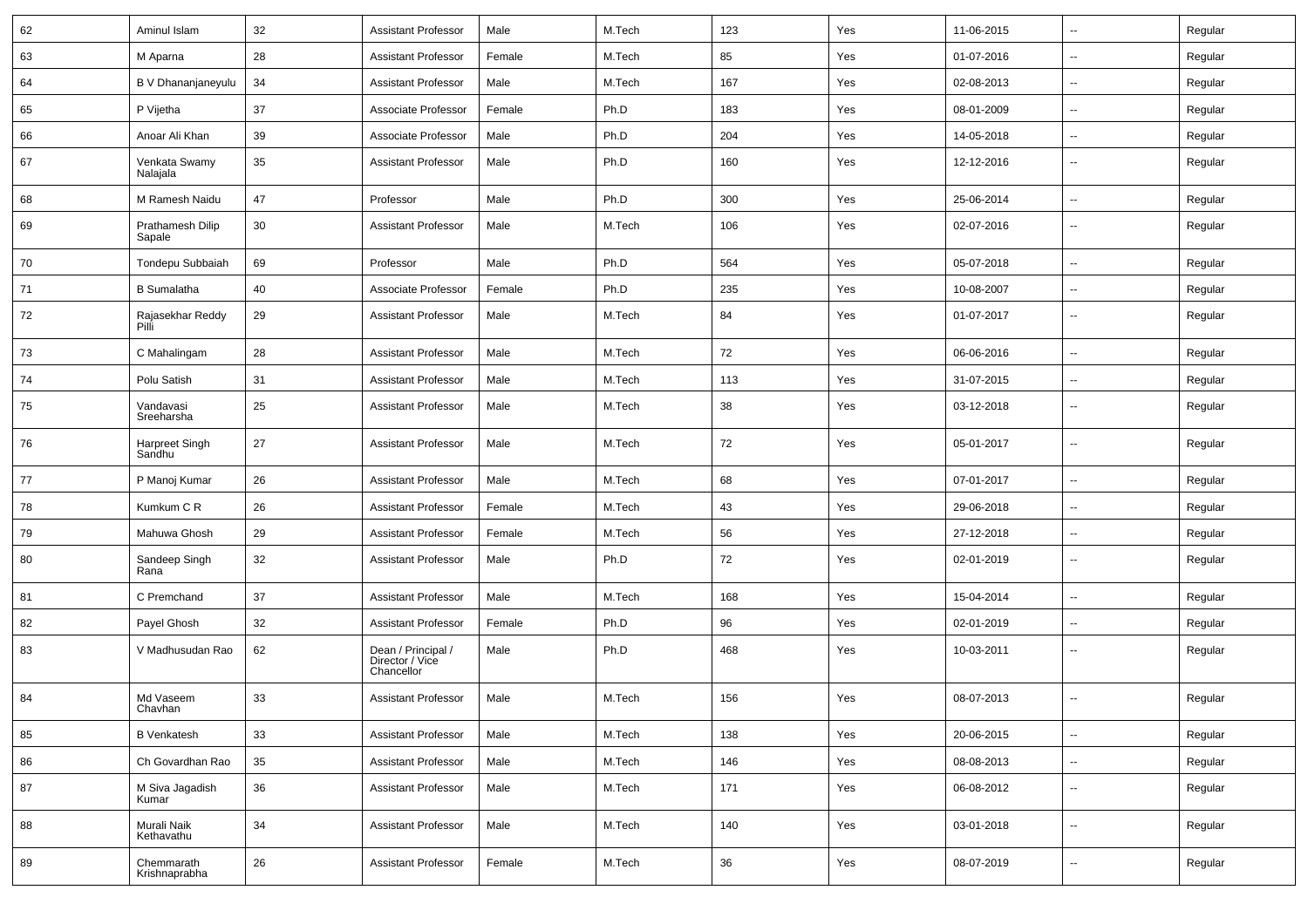| 90  | Parinder Kaur              | 26 | <b>Assistant Professor</b> | Female | M.Tech | 36  | Yes | 29-07-2019 | ⊷.                       | Regular |
|-----|----------------------------|----|----------------------------|--------|--------|-----|-----|------------|--------------------------|---------|
| 91  | Anusha Chandra             | 34 | <b>Assistant Professor</b> | Female | Ph.D   | 132 | Yes | 24-07-2019 | -−                       | Regular |
| 92  | Shivaprasad D P            | 27 | <b>Assistant Professor</b> | Male   | M.Tech | 43  | Yes | 01-07-2017 | -−                       | Regular |
| 93  | <b>Paliwal Nitesh</b>      | 26 | <b>Assistant Professor</b> | Male   | M.Tech | 38  | Yes | 04-07-2019 | $\overline{a}$           | Regular |
| 94  | Venkataraju<br>Nadakuditi  | 30 | <b>Assistant Professor</b> | Male   | M.Tech | 81  | Yes | 27-07-2019 | --                       | Regular |
| 95  | Raghavendra<br>Maddirala   | 27 | <b>Assistant Professor</b> | Male   | M.Tech | 41  | Yes | 04-07-2019 | --                       | Regular |
| 96  | Anshul Dhawan              | 27 | <b>Assistant Professor</b> | Male   | M.Tech | 41  | Yes | 15-07-2019 | --                       | Regular |
| 97  | Sameer Ahmad               | 28 | <b>Assistant Professor</b> | Male   | M.Tech | 52  | Yes | 16-07-2019 | $\overline{\phantom{a}}$ | Regular |
| 98  | Kodiganti<br>Harishkumar   | 33 | <b>Assistant Professor</b> | Male   | M.Tech | 109 | Yes | 01-07-2019 | $\overline{\phantom{a}}$ | Regular |
| 99  | P Rajesh                   | 29 | <b>Assistant Professor</b> | Male   | M.Tech | 102 | Yes | 15-06-2015 | $\sim$                   | Regular |
| 100 | Naga Siva Pavani<br>Peraka | 28 | <b>Assistant Professor</b> | Female | Ph.D   | 72  | Yes | 01-07-2016 | --                       | Regular |
| 101 | Batta<br>Jayanagasatish    | 29 | <b>Assistant Professor</b> | Male   | M.Tech | 105 | Yes | 25-08-2015 | --                       | Regular |
| 102 | Ruben Nerella              | 39 | Associate Professor        | Male   | Ph.D   | 228 | Yes | 01-12-2016 | -−                       | Regular |
| 103 | M Anirudh                  | 30 | <b>Assistant Professor</b> | Male   | M.Tech | 114 | Yes | 30-06-2014 | $\overline{\phantom{a}}$ | Regular |
| 104 | V Purnachandra<br>Rao      | 65 | Professor                  | Male   | Ph.D   | 516 | Yes | 29-08-2016 | --                       | Regular |
| 105 | M V Raju                   | 41 | <b>Assistant Professor</b> | Male   | M.Tech | 244 | Yes | 17-08-2009 | $\overline{a}$           | Regular |
| 106 | R V Ramana                 | 59 | <b>Assistant Professor</b> | Male   | M.Tech | 444 | Yes | 21-06-2010 | --                       | Regular |
| 107 | P Padma Rao                | 41 | <b>Assistant Professor</b> | Male   | M.Tech | 246 | Yes | 12-07-2011 | $\mathbf{u}$             | Regular |
| 108 | A Pradhan Kumar            | 33 | <b>Assistant Professor</b> | Male   | M.Tech | 150 | Yes | 14-07-2012 | н.                       | Regular |
| 109 | K Hemantha Kumar           | 46 | Professor                  | Male   | Ph.D   | 288 | Yes | 23-07-2005 | -−                       | Regular |
| 110 | S V Phani Kumar            | 36 | Associate Professor        | Male   | Ph.D   | 162 | Yes | 19-01-2011 | $\overline{\phantom{a}}$ | Regular |
| 111 | D Venkatesulu              | 59 | Professor                  | Male   | Ph.D   | 444 | Yes | 18-01-2016 | $\overline{a}$           | Regular |
| 112 | Shanmugam M                | 35 | Associate Professor        | Male   | Ph.D   | 164 | Yes | 07-12-2016 | --                       | Regular |
| 113 | S Deva Kumar               | 37 | <b>Assistant Professor</b> | Male   | M.Tech | 204 | Yes | 22-05-2006 | -−                       | Regular |
| 114 | S V Rama Krishna           | 38 | <b>Assistant Professor</b> | Male   | M.Tech | 216 | Yes | 02-06-2006 | $\sim$                   | Regular |
| 115 | M Nirupama Bhat            | 53 | Professor                  | Female | Ph.D   | 318 | Yes | 21-06-2007 | $\sim$                   | Regular |
| 116 | Ravali Bade                | 25 | <b>Assistant Professor</b> | Female | M.Tech | 31  | Yes | 01-07-2019 | $\overline{\phantom{a}}$ | Regular |
| 117 | Anjaneyulu Palasa          | 57 | Professor                  | Male   | Ph.D   | 384 | Yes | 23-08-2017 | $\sim$                   | Regular |
| 118 | M M Naidu Ratnam           | 69 | Professor                  | Male   | Ph.D   | 528 | Yes | 16-07-2018 | $\overline{\phantom{a}}$ | Regular |
| 119 | Siva Sankar Asadi          | 49 | Professor                  | Male   | Ph.D   | 260 | Yes | 18-02-2019 | $\overline{\phantom{a}}$ | Regular |
| 120 | Muniraj Karthikeyan        | 40 | Associate Professor        | Male   | Ph.D   | 200 | Yes | 16-07-2019 | $\overline{\phantom{a}}$ | Regular |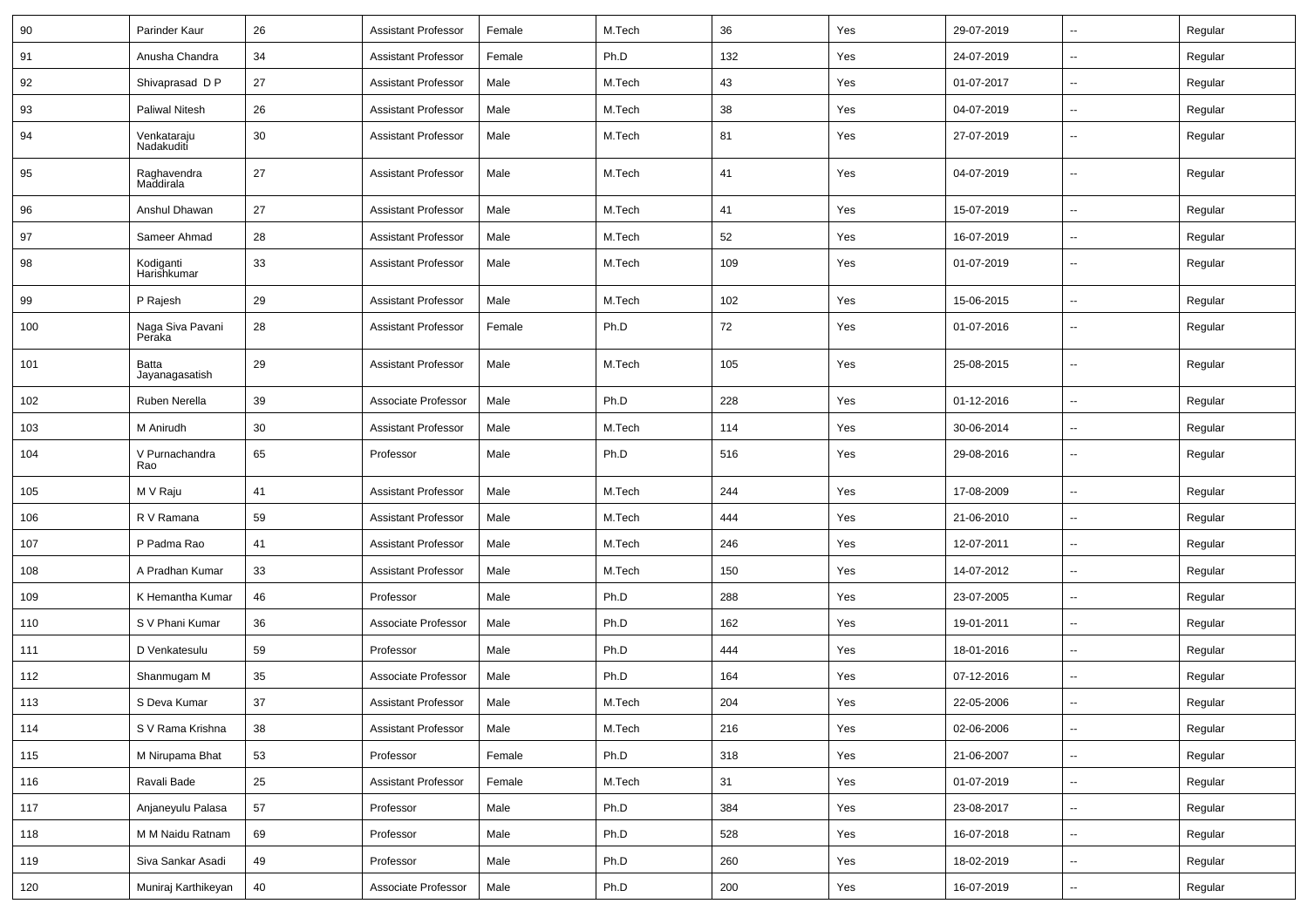| 121 | Ravikanth Dasari               | 28 | <b>Assistant Professor</b> | Male   | M.Tech | 48  | Yes | 22-07-2019 | $\overline{\phantom{a}}$ | Regular |
|-----|--------------------------------|----|----------------------------|--------|--------|-----|-----|------------|--------------------------|---------|
| 122 | Susanta Kumar<br>Satpathy      | 49 | Associate Professor        | Male   | Ph.D   | 293 | Yes | 29-07-2019 | --                       | Regular |
| 123 | Bala Gopi Krishna<br>Kommineni | 28 | <b>Assistant Professor</b> | Male   | M.Tech | 48  | Yes | 06-07-2019 | $\overline{\phantom{a}}$ | Regular |
| 124 | Rahul Vashishth                | 31 | <b>Assistant Professor</b> | Male   | M.Tech | 74  | Yes | 10-08-2019 | -−                       | Regular |
| 125 | Pandian Parthiban              | 31 | <b>Assistant Professor</b> | Male   | Ph.D   | 74  | Yes | 19-08-2019 | $\overline{\phantom{a}}$ | Regular |
| 126 | D S Bhupal Naik                | 35 | <b>Assistant Professor</b> | Male   | M.Tech | 158 | Yes | 07-08-2009 | --                       | Regular |
| 127 | J Amar                         | 31 | <b>Assistant Professor</b> | Male   | M.Tech | 108 | Yes | 16-12-2015 | -−                       | Regular |
| 128 | Ch V Rami Reddy                | 35 | Associate Professor        | Male   | Ph.D   | 146 | Yes | 06-06-2011 | Ξ.                       | Regular |
| 129 | Y Rama Mohan                   | 52 | <b>Assistant Professor</b> | Male   | M.Tech | 360 | Yes | 11-08-2014 | $\sim$                   | Regular |
| 130 | S Siva Prasad                  | 31 | <b>Assistant Professor</b> | Male   | M.Tech | 131 | Yes | 20-06-2013 | -−                       | Regular |
| 131 | K V Ranga Rao                  | 41 | <b>Assistant Professor</b> | Male   | M.Tech | 216 | Yes | 03-02-2011 | $\sim$                   | Regular |
| 132 | R Prathap Kumar                | 41 | <b>Assistant Professor</b> | Male   | M.Tech | 216 | Yes | 23-05-2011 | $\overline{\phantom{a}}$ | Regular |
| 133 | B Jyostna Devi                 | 38 | <b>Assistant Professor</b> | Female | M.Tech | 216 | Yes | 07-08-2009 | -−                       | Regular |
| 134 | K Pavan Kumar                  | 37 | <b>Assistant Professor</b> | Male   | M.Tech | 168 | Yes | 16-06-2016 | Ξ.                       | Regular |
| 135 | D Yakobu                       | 38 | <b>Assistant Professor</b> | Male   | M.Tech | 180 | Yes | 15-06-2011 | Ξ.                       | Regular |
| 136 | S Radha Rani                   | 30 | <b>Assistant Professor</b> | Female | M.Tech | 104 | Yes | 08-05-2014 | --                       | Regular |
| 137 | G Parimala                     | 34 | <b>Assistant Professor</b> | Female | M.Tech | 159 | Yes | 16-08-2010 | -−                       | Regular |
| 138 | U Sri Lakshmi                  | 35 | Associate Professor        | Female | Ph.D   | 150 | Yes | 27-06-2016 | $\overline{\phantom{a}}$ | Regular |
| 139 | D Radha Rani                   | 37 | Associate Professor        | Female | Ph.D   | 199 | Yes | 08-07-2015 | -−                       | Regular |
| 140 | M Bhargavi                     | 28 | <b>Assistant Professor</b> | Female | M.Tech | 91  | Yes | 08-08-2015 | Ξ.                       | Regular |
| 141 | <b>B</b> Suvarna               | 35 | <b>Assistant Professor</b> | Female | M.Tech | 156 | Yes | 17-07-2010 | $\sim$                   | Regular |
| 142 | Shareefunnisa Syed             | 31 | <b>Assistant Professor</b> | Female | M.Tech | 65  | Yes | 08-12-2015 | --                       | Regular |
| 143 | Manoj Kumar                    | 29 | <b>Assistant Professor</b> | Male   | M.Tech | 60  | Yes | 30-06-2015 | Ξ.                       | Regular |
| 144 | N Murali Krishna               | 38 | <b>Assistant Professor</b> | Male   | M.Tech | 180 | Yes | 08-08-2014 | $\overline{\phantom{a}}$ | Regular |
| 145 | Sudhir Babu Dalavai            | 47 | <b>Assistant Professor</b> | Male   | M.Tech | 276 | Yes | 02-06-2010 | -−                       | Regular |
| 146 | B Raju                         | 36 | Assistant Professor        | Male   | M.Tech | 156 | Yes | 11-07-2016 |                          | Regular |
| 147 | P Jhansi Lakshmi               | 36 | <b>Assistant Professor</b> | Female | M.Tech | 175 | Yes | 05-06-2010 | $\sim$                   | Regular |
| 148 | Keerthi Gabbi Reddy            | 29 | Assistant Professor        | Female | M.Tech | 60  | Yes | 01-12-2018 | $\overline{\phantom{a}}$ | Regular |
| 149 | <b>B</b> Balakrishna           | 42 | <b>Assistant Professor</b> | Male   | M.Tech | 224 | Yes | 09-07-2015 | $\overline{\phantom{a}}$ | Regular |
| 150 | Suneetha Muvva                 | 31 | <b>Assistant Professor</b> | Female | M.Tech | 84  | Yes | 01-07-2017 | $\sim$                   | Regular |
| 151 | Korrapati Sarada               | 36 | <b>Assistant Professor</b> | Female | M.Tech | 144 | Yes | 06-08-2017 | $\sim$                   | Regular |
| 152 | Hima Peethala                  | 27 | Assistant Professor        | Female | M.Tech | 36  | Yes | 04-06-2018 | $\overline{\phantom{a}}$ | Regular |
| 153 | Lokesh G                       | 32 | <b>Assistant Professor</b> | Male   | M.Tech | 96  | Yes | 01-05-2017 | $\sim$                   | Regular |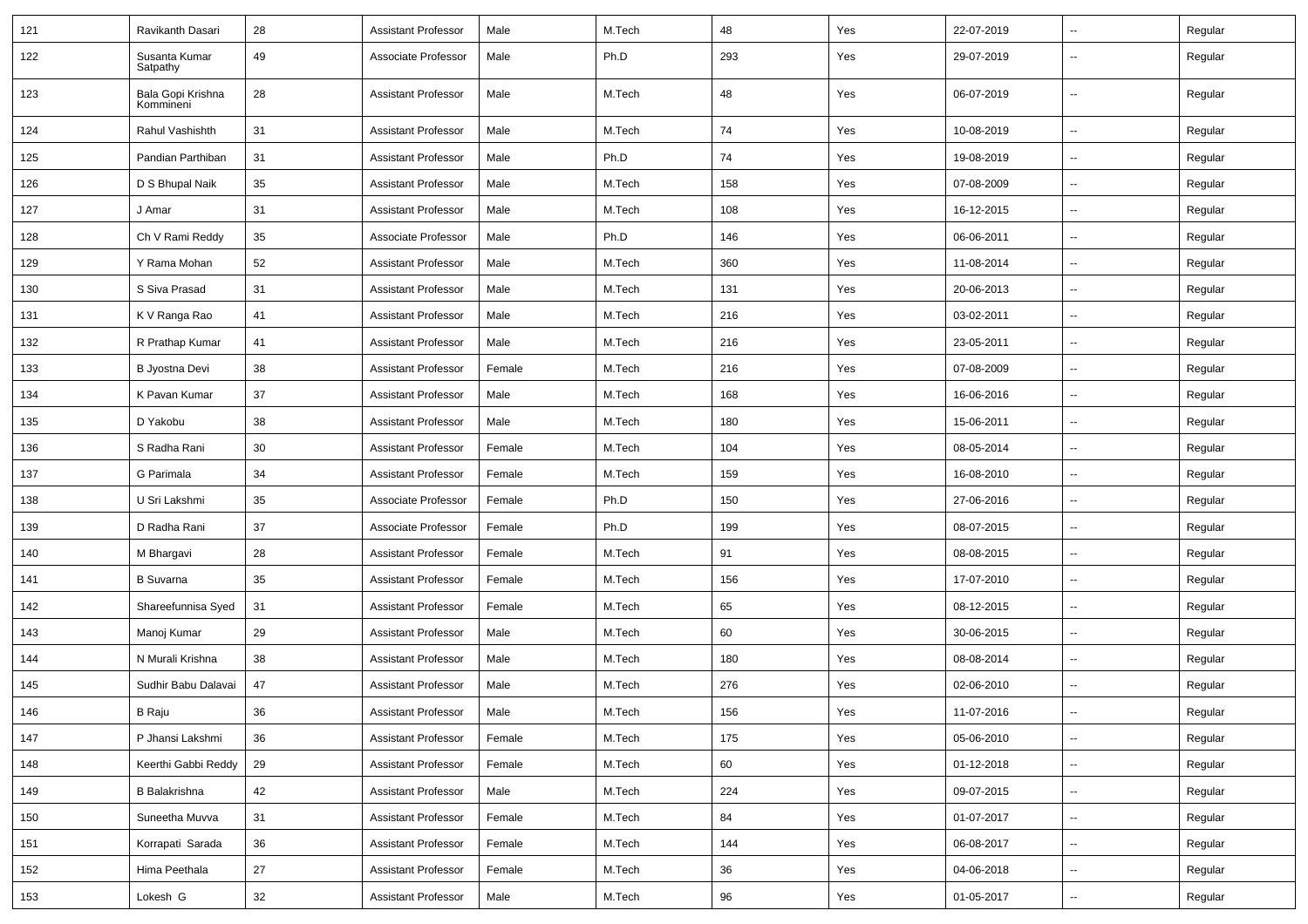| 154 | Gouri Snakar Rao<br>Appari          | 53     | Assistant Professor                                 | Male   | M.Tech | 348 | Yes | 17-07-2018 | $\overline{\phantom{a}}$ | Regular |
|-----|-------------------------------------|--------|-----------------------------------------------------|--------|--------|-----|-----|------------|--------------------------|---------|
| 155 | Modigari Narendra                   | 30     | Assistant Professor                                 | Male   | M.Tech | 72  | Yes | 08-04-2019 | $\sim$                   | Regular |
| 156 | G Srinivasa Rao                     | 45     | Dean / Principal /<br>Director / Vice<br>Chancellor | Male   | Ph.D   | 264 | Yes | 07-02-2004 | --                       | Regular |
| 157 | Bhavya Battula                      | 26     | <b>Assistant Professor</b>                          | Female | M.Tech | 32  | Yes | 31-07-2019 | $\sim$                   | Regular |
| 158 | Tulasi Sajja                        | 33     | <b>Assistant Professor</b>                          | Female | M.Tech | 108 | Yes | 03-07-2019 | --                       | Regular |
| 159 | Vidyullatha<br>Sukhavasi            | 32     | <b>Assistant Professor</b>                          | Female | M.Tech | 96  | Yes | 17-07-2019 | $\overline{\phantom{a}}$ | Regular |
| 160 | Sujitha Putta                       | 30     | <b>Assistant Professor</b>                          | Female | M.Tech | 72  | Yes | 18-07-2019 | $\overline{\phantom{a}}$ | Regular |
| 161 | Marline Joys Kumari<br>Nakka        | 28     | <b>Assistant Professor</b>                          | Female | M.Tech | 48  | Yes | 18-07-2019 | $\overline{\phantom{a}}$ | Regular |
| 162 | Sajida Sultana Shaik                | 26     | Assistant Professor                                 | Female | M.Tech | 24  | Yes | 24-07-2019 | $\overline{\phantom{a}}$ | Regular |
| 163 | Viswanadapalli<br>Anusha            | 34     | <b>Assistant Professor</b>                          | Female | M.Tech | 120 | Yes | 24-07-2019 | --                       | Regular |
| 164 | Gayatri Ketepalli                   | 41     | <b>Assistant Professor</b>                          | Female | M.Tech | 204 | Yes | 24-07-2019 | $\overline{a}$           | Regular |
| 165 | Pushya Chaparala                    | 29     | <b>Assistant Professor</b>                          | Female | M.Tech | 62  | Yes | 09-07-2019 | $\mathbf{u}$             | Regular |
| 166 | Suneetha Bulla                      | 35     | Assistant Professor                                 | Female | Ph.D   | 132 | Yes | 08-08-2019 | $\sim$                   | Regular |
| 167 | Kalyana Chakravarti<br>Chadalawada  | 41     | Assistant Professor                                 | Male   | M.Tech | 204 | Yes | 01-07-2019 | $\overline{\phantom{a}}$ | Regular |
| 168 | Ranjeeth Sama                       | 30     | <b>Assistant Professor</b>                          | Male   | M.Tech | 73  | Yes | 03-07-2019 | $\overline{\phantom{a}}$ | Regular |
| 169 | Venkateswara<br>Simhadri Chinnagopi | 34     | <b>Assistant Professor</b>                          | Male   | M.Tech | 118 | Yes | 06-07-2019 | $\overline{\phantom{a}}$ | Regular |
| 170 | Kirankumar Kaveti                   | 33     | <b>Assistant Professor</b>                          | Male   | M.Tech | 101 | Yes | 15-07-2019 | $\mathbf{u}$             | Regular |
| 171 | Deepak Chowdary<br>Edara            | 27     | <b>Assistant Professor</b>                          | Male   | M.Tech | 31  | Yes | 18-07-2019 | $\overline{\phantom{a}}$ | Regular |
| 172 | Uttej Kumar<br>Nannapaneni          | 28     | <b>Assistant Professor</b>                          | Male   | M.Tech | 48  | Yes | 24-07-2019 | $\overline{\phantom{a}}$ | Regular |
| 173 | Nagireddy Velpula                   | 32     | <b>Assistant Professor</b>                          | Male   | M.Tech | 96  | Yes | 02-07-2019 | $\overline{\phantom{a}}$ | Regular |
| 174 | Lakshmi Srinivas<br>Dendukuri       | 28     | <b>Assistant Professor</b>                          | Male   | M.Tech | 48  | Yes | 08-07-2019 | --                       | Regular |
| 175 | Anjaneyulu Nelluru                  | 37     | <b>Assistant Professor</b>                          | Male   | M.Tech | 156 | Yes | 10-08-2019 |                          | Regular |
| 176 | Dakshinamoorthy<br>Prabakar         | 35     | Assistant Professor                                 | Male   | M.Tech | 136 | Yes | 16-07-2019 | $\sim$                   | Regular |
| 177 | Thota Radha Rajesh                  | $30\,$ | <b>Assistant Professor</b>                          | Male   | M.Tech | 72  | Yes | 09-07-2019 | $\sim$                   | Regular |
| 178 | Ganesan Shankar                     | 36     | <b>Assistant Professor</b>                          | Male   | M.Tech | 144 | Yes | 20-07-2019 | $\sim$                   | Regular |
| 179 | Venkata<br>Subrahmanyam<br>Kalavala | 37     | <b>Assistant Professor</b>                          | Male   | M.Tech | 156 | Yes | 09-07-2019 | $\overline{\phantom{a}}$ | Regular |
| 180 | Veerabrahmam<br>Mothukuri           | 37     | <b>Assistant Professor</b>                          | Male   | M.Tech | 157 | Yes | 01-07-2019 | $\sim$                   | Regular |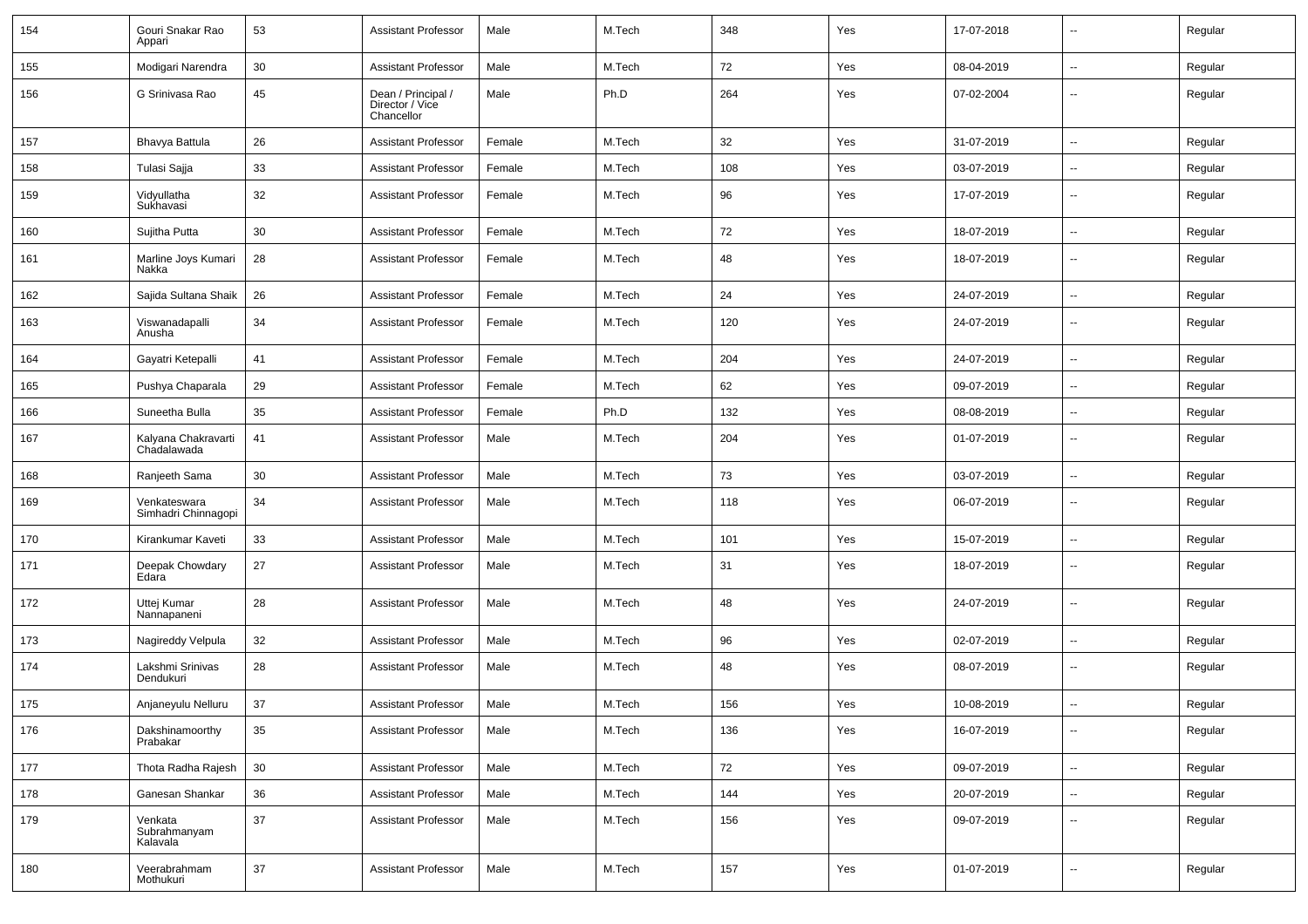| 181 | Vijay Babu<br>Panthagani        | 34     | Assistant Professor                                 | Male   | M.Tech | 120 | Yes | 01-07-2019 | $\overline{\phantom{a}}$ | Regular |
|-----|---------------------------------|--------|-----------------------------------------------------|--------|--------|-----|-----|------------|--------------------------|---------|
| 182 | Sivarama Krishna<br>Dhulipalla  | 32     | <b>Assistant Professor</b>                          | Male   | M.Tech | 96  | Yes | 12-07-2019 | $\sim$                   | Regular |
| 183 | Gandhi Ongole                   | 31     | Assistant Professor                                 | Male   | M.Tech | 84  | Yes | 08-08-2019 | $\sim$                   | Regular |
| 184 | В<br>Seetharamanjaneyul         | 51     | Professor                                           | Male   | Ph.D   | 348 | Yes | 15-10-2008 | --                       | Regular |
| 185 | M Sarada                        | 38     | Professor                                           | Female | Ph.D   | 168 | Yes | 23-06-2005 | $\sim$                   | Regular |
| 186 | M S S Rukmini                   | 52     | Dean / Principal /<br>Director / Vice<br>Chancellor | Female | Ph.D   | 360 | Yes | 03-08-2009 | --                       | Regular |
| 187 | Sitaramanjaneya<br>Reddy Guntur | 43     | Professor                                           | Male   | Ph.D   | 252 | Yes | 01-10-2016 | $\sim$                   | Regular |
| 188 | Prathiba Jonnala                | 37     | Assistant Professor                                 | Female | M.Tech | 190 | Yes | 04-06-2010 | $\sim$                   | Regular |
| 189 | N Ananda Rao                    | 45     | <b>Assistant Professor</b>                          | Male   | Ph.D   | 276 | Yes | 14-08-2008 | $\overline{\phantom{a}}$ | Regular |
| 190 | N Usha Rani                     | 49     | Professor                                           | Female | Ph.D   | 324 | Yes | 22-06-2004 | $\overline{\phantom{a}}$ | Regular |
| 191 | P Joshua Reginald               | 44     | Associate Professor                                 | Male   | M.Tech | 264 | Yes | 29-06-2005 | $\overline{\phantom{a}}$ | Regular |
| 192 | Ravi Sekhar<br>Yarrabothu       | 46     | Professor                                           | Male   | Ph.D   | 288 | Yes | 04-09-2014 | --                       | Regular |
| 193 | GSR<br>Satyanarayana            | 36     | <b>Assistant Professor</b>                          | Male   | M.Tech | 188 | Yes | 24-12-2014 | --                       | Regular |
| 194 | S Sivaji                        | 36     | <b>Assistant Professor</b>                          | Male   | M.Tech | 168 | Yes | 05-08-2009 | --                       | Regular |
| 195 | K Satish                        | 35     | <b>Assistant Professor</b>                          | Male   | M.Tech | 162 | Yes | 06-08-2011 |                          | Regular |
| 196 | P Sambaiah                      | 35     | Associate Professor                                 | Male   | Ph.D   | 160 | Yes | 04-06-2010 | $\sim$                   | Regular |
| 197 | T Pitchaiah                     | 44     | Professor                                           | Male   | Ph.D   | 252 | Yes | 08-04-2003 | $\mathbf{u}$             | Regular |
| 198 | P Venkatappa<br>Reddy           | 36     | Associate Professor                                 | Male   | Ph.D   | 157 | Yes | 09-01-2012 | $\overline{\phantom{a}}$ | Regular |
| 199 | K Annapurna                     | 42     | Associate Professor                                 | Female | Ph.D   | 234 | Yes | 05-06-2004 | $\overline{a}$           | Regular |
| 200 | S Mrudula                       | 35     | Assistant Professor                                 | Female | M.Tech | 158 | Yes | 13-06-2011 | $\overline{\phantom{a}}$ | Regular |
| 201 | S R Jino ramson                 | 36     | Associate Professor                                 | Male   | Ph.D   | 156 | Yes | 07-11-2016 | --                       | Regular |
| 202 | M Y S Prasad                    | 68     | Dean / Principal /<br>Director / Vice<br>Chancellor | Male   | Ph.D   | 540 | Yes | 07-06-2015 | $\overline{\phantom{a}}$ | Regular |
| 203 | Shaik Jakeer<br>Hussain         | 51     | Professor                                           | Male   | Ph.D   | 342 | Yes | 08-11-2016 | $\sim$                   | Regular |
| 204 | A R Vijay Babu                  | 32     | Associate Professor                                 | Male   | Ph.D   | 138 | Yes | 10-06-2013 | $\overline{\phantom{a}}$ | Regular |
| 205 | Y Srinivasa Rao                 | 32     | <b>Assistant Professor</b>                          | Male   | Ph.D   | 96  | Yes | 01-06-2018 | $\overline{\phantom{a}}$ | Regular |
| 206 | Ch Uma<br>Maheshwararao         | 34     | <b>Assistant Professor</b>                          | Male   | M.Tech | 158 | Yes | 07-07-2014 | $\sim$                   | Regular |
| 207 | K Mercy Rosalina                | 41     | Professor                                           | Female | Ph.D   | 214 | Yes | 22-06-2016 | $\sim$                   | Regular |
| 208 | M Subba Rao                     | $39\,$ | Associate Professor                                 | Male   | Ph.D   | 195 | Yes | 01-11-2006 | $\overline{\phantom{a}}$ | Regular |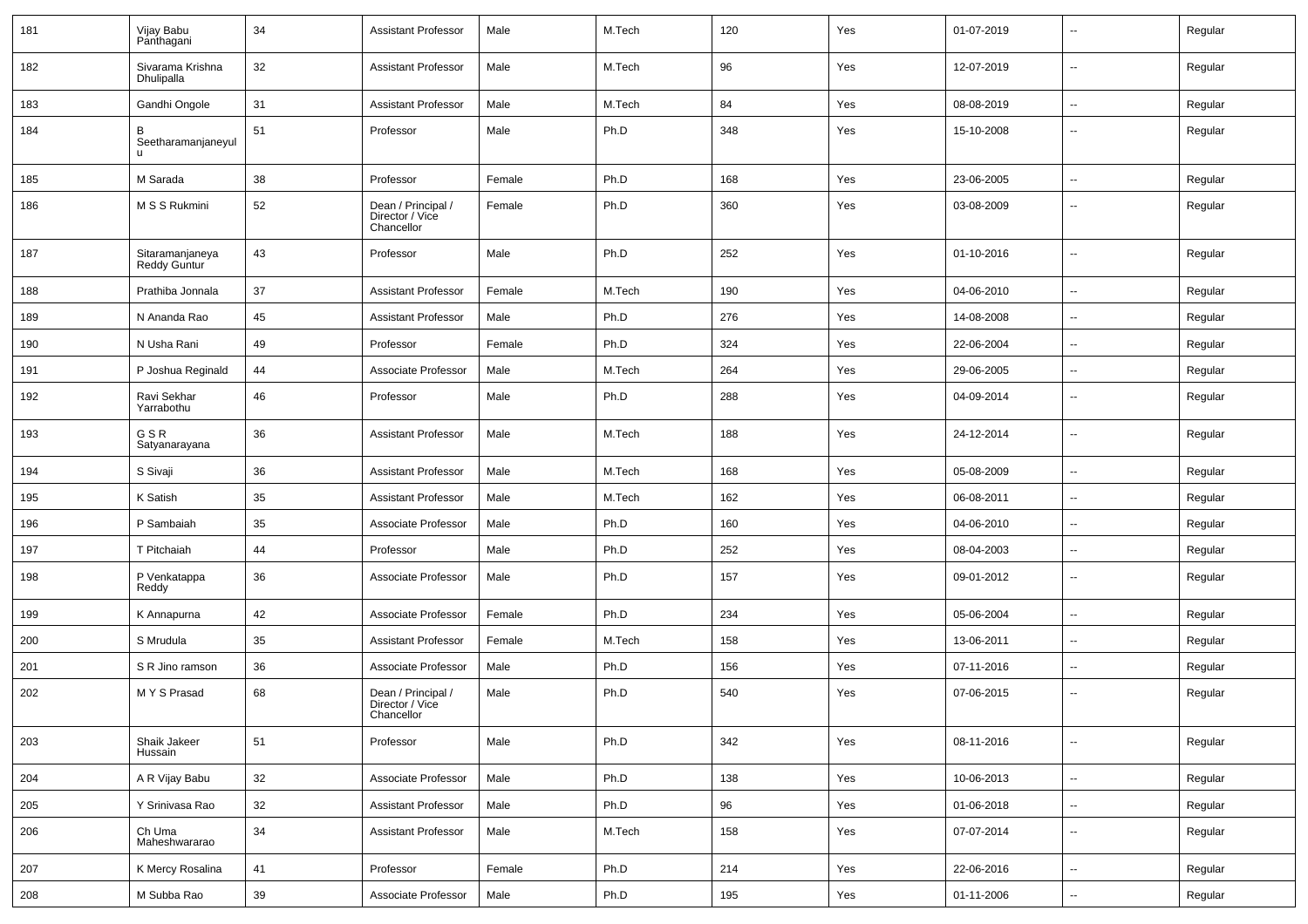| 209 | P V Subrahmanya<br>Sobhan             | 44 | Associate Professor        | Male   | Ph.D   | 252 | Yes | 27-10-2006 | --                       | Regular |
|-----|---------------------------------------|----|----------------------------|--------|--------|-----|-----|------------|--------------------------|---------|
| 210 | M Pachiyannan                         | 39 | Associate Professor        | Male   | Ph.D   | 192 | Yes | 01-06-2018 | $\sim$                   | Regular |
| 211 | A Sri Hari Babu                       | 32 | <b>Assistant Professor</b> | Male   | M.Tech | 108 | Yes | 06-06-2011 | --                       | Regular |
| 212 | K Rachananjali                        | 31 | Associate Professor        | Female | Ph.D   | 124 | Yes | 28-06-2013 | $\sim$                   | Regular |
| 213 | K Bala Krishna                        | 32 | Associate Professor        | Male   | Ph.D   | 108 | Yes | 06-07-2012 | --                       | Regular |
| 214 | Ch Narasimha Rao                      | 36 | <b>Assistant Professor</b> | Male   | M.Tech | 144 | Yes | 09-06-2011 | --                       | Regular |
| 215 | <b>B</b> Purnaiah                     | 66 | Professor                  | Male   | Ph.D   | 540 | Yes | 14-07-2018 | $\sim$                   | Regular |
| 216 | Vijayaraghavan V                      | 41 | Associate Professor        | Male   | Ph.D   | 212 | Yes | 28-06-2018 | $\overline{\phantom{a}}$ | Regular |
| 217 | Laavanya M                            | 42 | Associate Professor        | Female | Ph.D   | 216 | Yes | 28-06-2018 | --                       | Regular |
| 218 | Vangala Nagesh                        | 64 | Associate Professor        | Male   | Ph.D   | 528 | Yes | 31-05-2016 | --                       | Regular |
| 219 | Mannam Venkata<br>Rayudu              | 67 | Associate Professor        | Male   | Ph.D   | 276 | Yes | 31-05-2016 | --                       | Regular |
| 220 | N Bharat Kumar                        | 38 | <b>Assistant Professor</b> | Male   | M.Tech | 180 | Yes | 22-06-2011 | $\overline{\phantom{a}}$ | Regular |
| 221 | A RAMA KRISHNA                        | 66 | Professor                  | Male   | Ph.D   | 552 | Yes | 14-07-2014 | --                       | Regular |
| 222 | Venkatapathy<br>Prithiviraj           | 70 | Professor                  | Male   | Ph.D   | 432 | Yes | 13-08-2018 | $\overline{a}$           | Regular |
| 223 | Lakshmipathy Priya                    | 40 | Associate Professor        | Female | Ph.D   | 206 | Yes | 08-08-2019 | $\ddot{\phantom{a}}$     | Regular |
| 224 | Umamaheswararao<br>Mallepula          | 34 | Associate Professor        | Male   | Ph.D   | 127 | Yes | 01-07-2019 | $\overline{\phantom{a}}$ | Regular |
| 225 | Chandrasekar Raja                     | 39 | Associate Professor        | Male   | Ph.D   | 196 | Yes | 27-07-2019 | $\overline{\phantom{a}}$ | Regular |
| 226 | Sundar Ramesh                         | 38 | Associate Professor        | Male   | Ph.D   | 169 | Yes | 12-07-2019 | --                       | Regular |
| 227 | M Krishna Chenna<br>Kesava Rao        | 39 | <b>Assistant Professor</b> | Male   | M.Tech | 192 | Yes | 03-05-2007 | $\overline{a}$           | Regular |
| 228 | P Krishna Chaitanya                   | 36 | <b>Assistant Professor</b> | Male   | M.Tech | 181 | Yes | 30-06-2011 | Ξ.                       | Regular |
| 229 | <b>SUNIL TEJ</b><br><b>BOPPUDI</b>    | 32 | <b>Assistant Professor</b> | Male   | M.Tech | 114 | Yes | 27-06-2016 | --                       | Regular |
| 230 | N Srikanta                            | 34 | <b>Assistant Professor</b> | Male   | M.Tech | 158 | Yes | 25-01-2012 | --                       | Regular |
| 231 | V Venkata Reddy                       | 36 | <b>Assistant Professor</b> | Male   | M.Tech | 157 | Yes | 05-01-2012 | --                       | Regular |
| 232 | D Shoba                               | 47 | <b>Assistant Professor</b> | Female | M.Tech | 288 | Yes | 31-07-2015 | --                       | Regular |
| 233 | <b>ASHUTOSH</b><br><b>KUMAR DIXIT</b> | 31 | <b>Assistant Professor</b> | Male   | M.Tech | 84  | Yes | 06-07-2015 | $\overline{\phantom{a}}$ | Regular |
| 234 | <b>Ebenezer Daniel</b>                | 32 | <b>Assistant Professor</b> | Male   | Ph.D   | 104 | Yes | 01-10-2016 | $\sim$                   | Regular |
| 235 | Surya Narain Dikshit                  | 28 | <b>Assistant Professor</b> | Male   | M.Tech | 62  | Yes | 21-07-2017 | $\sim$                   | Regular |
| 236 | Vikram Gelli<br>Kotapuri              | 36 | <b>Assistant Professor</b> | Male   | Ph.D   | 192 | Yes | 12-07-2017 | u.                       | Regular |
| 237 | RAMA KRISHNA<br>KOMMU                 | 33 | <b>Assistant Professor</b> | Male   | M.Tech | 108 | Yes | 21-08-2017 | $\overline{\phantom{a}}$ | Regular |
| 238 | Sekhar Manepalli                      | 31 | <b>Assistant Professor</b> | Male   | M.Tech | 84  | Yes | 24-01-2018 | $\overline{\phantom{a}}$ | Regular |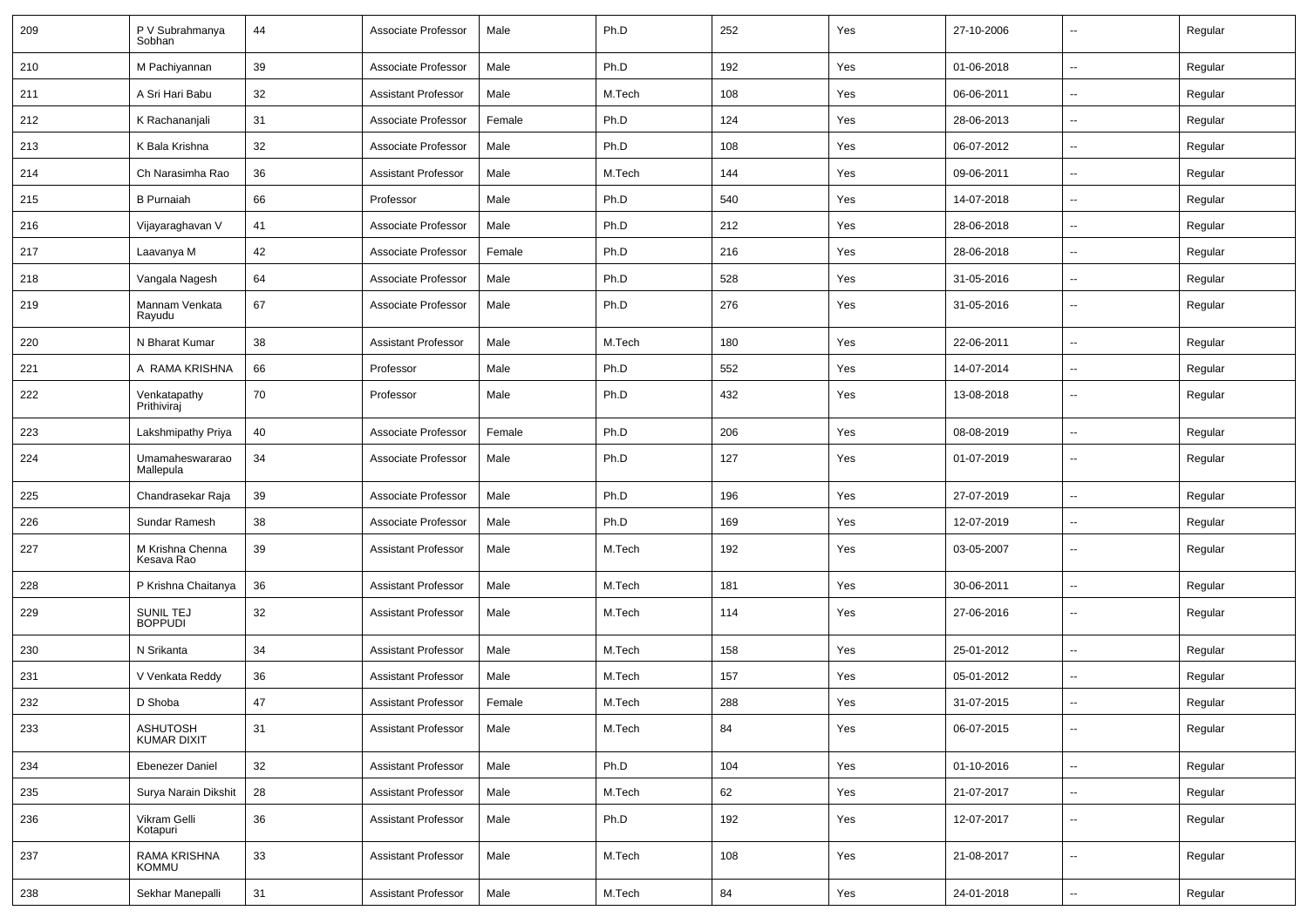| 239 | Ashish Kumar<br>Thakur       | 27 | <b>Assistant Professor</b>                          | Male   | M.Tech | 48  | Yes | 29-06-2018 | $\sim$                   | Regular |
|-----|------------------------------|----|-----------------------------------------------------|--------|--------|-----|-----|------------|--------------------------|---------|
| 240 | Suman Nelatur                | 27 | Associate Professor                                 | Male   | Ph.D   | 36  | Yes | 30-07-2018 | $\sim$                   | Regular |
| 241 | Rajendra Duru                | 26 | <b>Assistant Professor</b>                          | Male   | M.Tech | 36  | Yes | 04-06-2018 | ⊶.                       | Regular |
| 242 | Praveena Sirimella           | 27 | <b>Assistant Professor</b>                          | Male   | M.Tech | 42  | Yes | 11-06-2018 | $\sim$                   | Regular |
| 243 | Chetan Kamble S              | 27 | <b>Assistant Professor</b>                          | Male   | M.Tech | 42  | Yes | 30-07-2018 | $\sim$                   | Regular |
| 244 | Kiranmai Manne               | 36 | <b>Assistant Professor</b>                          | Female | M.Tech | 144 | Yes | 18-06-2018 | $\sim$                   | Regular |
| 245 | Matlapudi Susmitha           | 28 | <b>Assistant Professor</b>                          | Female | M.Tech | 60  | Yes | 10-12-2018 | ÷.                       | Regular |
| 246 | <b>ANIL KUMAR</b><br>KARRA   | 34 | <b>Assistant Professor</b>                          | Male   | M.Tech | 120 | Yes | 04-08-2018 | $\sim$                   | Regular |
| 247 | <b>VISHNUS</b>               | 29 | <b>Assistant Professor</b>                          | Male   | M.Tech | 72  | Yes | 06-06-2016 | $\sim$                   | Regular |
| 248 | Vijaya Lakshmi<br>Yadla      | 34 | <b>Assistant Professor</b>                          | Female | Ph.D   | 132 | Yes | 01-06-2017 | $\overline{\phantom{a}}$ | Regular |
| 249 | Pratyusha Kolluri            | 35 | <b>Assistant Professor</b>                          | Female | M.Tech | 144 | Yes | 03-07-2019 | ⊶.                       | Regular |
| 250 | Hima Katikala                | 29 | <b>Assistant Professor</b>                          | Female | M.Tech | 72  | Yes | 08-07-2019 | $\sim$                   | Regular |
| 251 | Kommoju Lova Raju            | 30 | <b>Assistant Professor</b>                          | Male   | M.Tech | 75  | Yes | 01-06-2017 | $\sim$                   | Regular |
| 252 | Kurra Anil Kumar             | 27 | <b>Assistant Professor</b>                          | Male   | M.Tech | 36  | Yes | 29-06-2017 | $\overline{\phantom{a}}$ | Regular |
| 253 | Thurai Raaj<br>Balasubramani | 33 | <b>Assistant Professor</b>                          | Male   | M.Tech | 108 | Yes | 01-07-2019 | $\overline{\phantom{a}}$ | Regular |
| 254 | Vamshi Krishna<br>Munipalle  | 29 | <b>Assistant Professor</b>                          | Male   | M.Tech | 62  | Yes | 03-07-2019 | $\sim$                   | Regular |
| 255 | K V Krishna Kishore          | 53 | Dean / Principal /<br>Director / Vice<br>Chancellor | Male   | Ph.D   | 372 | Yes | 23-07-2005 | $\sim$                   | Regular |
| 256 | <b>B</b> Premamayudu         | 42 | Professor                                           | Male   | Ph.D   | 232 | Yes | 10-03-2009 | $\overline{\phantom{a}}$ | Regular |
| 257 | P Subba Rao                  | 42 | Associate Professor                                 | Male   | Ph.D   | 236 | Yes | 10-12-2006 | $\overline{\phantom{a}}$ | Regular |
| 258 | Kamepalli Sujatha            | 40 | Associate Professor                                 | Female | Ph.D   | 234 | Yes | 18-06-2018 | $\sim$                   | Regular |
| 259 | U Janardhan Reddy            | 36 | Associate Professor                                 | Male   | Ph.D   | 156 | Yes | 20-07-2012 | $\sim$                   | Regular |
| 260 | Sk Nazma Sultana             | 35 | <b>Assistant Professor</b>                          | Male   | M.Tech | 148 | Yes | 08-08-2014 | $\sim$                   | Regular |
| 261 | N Veeranjaneyulu             | 47 | Professor                                           | Male   | Ph.D   | 288 | Yes | 24-07-2006 | --                       | Regular |
| 262 | P Radha Madhavi              | 42 | Assistant Professor                                 | Female | M.Tech | 234 | Yes | 15-03-2012 |                          | Regular |
| 263 | Ch Siva Koteswara<br>Rao     | 44 | <b>Assistant Professor</b>                          | Male   | M.Tech | 252 | Yes | 14-06-2006 | $\sim$                   | Regular |
| 264 | K Praveen Kumar              | 42 | <b>Assistant Professor</b>                          | Male   | M.Tech | 259 | Yes | 20-06-2005 | $\sim$                   | Regular |
| 265 | PRSM Lakshmi                 | 42 | <b>Assistant Professor</b>                          | Female | M.Tech | 236 | Yes | 12-06-2007 | $\sim$                   | Regular |
| 266 | K Santhi Sri                 | 46 | Associate Professor                                 | Female | M.Tech | 276 | Yes | 21-06-2007 | $\sim$                   | Regular |
| 267 | P Sarada                     | 35 | <b>Assistant Professor</b>                          | Female | M.Tech | 148 | Yes | 03-07-2014 | $\sim$                   | Regular |
| 268 | Noor Basha Shaik             | 32 | <b>Assistant Professor</b>                          | Male   | M.Tech | 84  | Yes | 09-07-2018 | $\overline{\phantom{a}}$ | Regular |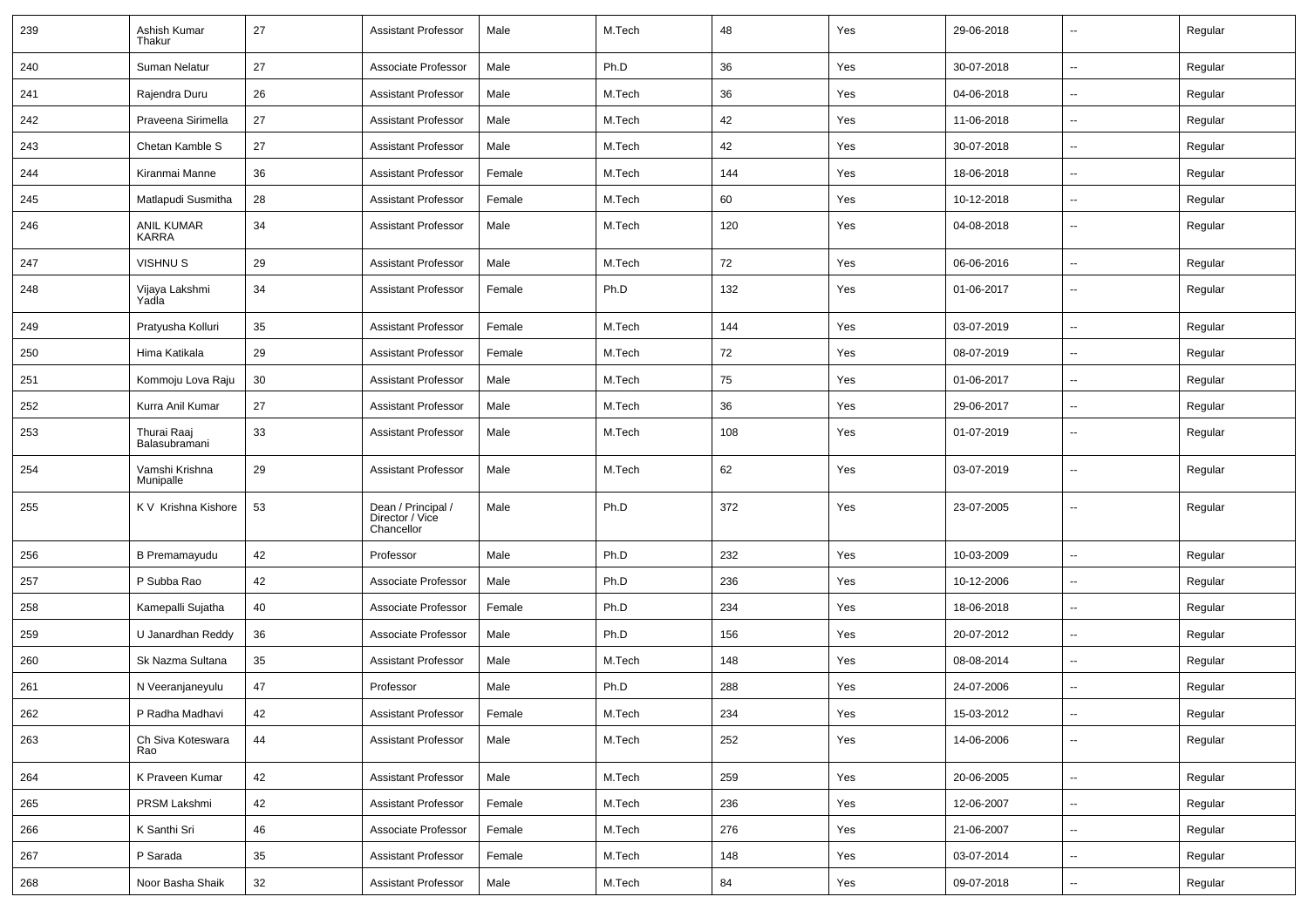| 269 | Aswini Valluri                | 34 | <b>Assistant Professor</b>                          | Female | M.Tech | 134 | Yes | 09-07-2019 | $\overline{\phantom{a}}$ | Regular |
|-----|-------------------------------|----|-----------------------------------------------------|--------|--------|-----|-----|------------|--------------------------|---------|
| 270 | Ramya Sri Gudapati            | 26 | <b>Assistant Professor</b>                          | Female | M.Tech | 36  | Yes | 10-07-2019 | --                       | Regular |
| 271 | Anbalagan Divya               | 35 | <b>Assistant Professor</b>                          | Female | M.Tech | 144 | Yes | 12-07-2019 | $\overline{\phantom{a}}$ | Regular |
| 272 | Mohammed Abdul<br>Azeem       | 30 | <b>Assistant Professor</b>                          | Male   | M.Tech | 76  | Yes | 09-07-2019 | $\overline{\phantom{a}}$ | Regular |
| 273 | Janakiram Kottnana            | 30 | <b>Assistant Professor</b>                          | Male   | M.Tech | 72  | Yes | 09-07-2019 | $\overline{\phantom{a}}$ | Regular |
| 274 | Taj Mohammad                  | 32 | <b>Assistant Professor</b>                          | Male   | M.Tech | 96  | Yes | 10-07-2019 | $\overline{\phantom{a}}$ | Regular |
| 275 | Bharghava Punna               | 31 | <b>Assistant Professor</b>                          | Male   | M.Tech | 84  | Yes | 10-07-2019 | $\sim$                   | Regular |
| 276 | Gangaprasad<br>Guntupalli     | 31 | <b>Assistant Professor</b>                          | Male   | M.Tech | 84  | Yes | 10-07-2019 | ⊷.                       | Regular |
| 277 | Sandeep Kumar                 | 26 | <b>Assistant Professor</b>                          | Male   | M.Tech | 36  | Yes | 17-07-2019 | Щ,                       | Regular |
| 278 | Ranganayakulu<br>Rayalla      | 34 | <b>Assistant Professor</b>                          | Male   | Ph.D   | 125 | Yes | 10-08-2019 | --                       | Regular |
| 279 | Venkata Kishore<br>Kothapudi  | 34 | Associate Professor                                 | Male   | Ph.D   | 121 | Yes | 30-07-2019 | --                       | Regular |
| 280 | DHARMALINGAM<br>ANANDHA KUMAR | 31 | <b>Assistant Professor</b>                          | Male   | M.Tech | 96  | Yes | 18-06-2018 | --                       | Regular |
| 281 | D Satyanarayana               | 47 | Professor                                           | Male   | Ph.D   | 288 | Yes | 16-07-2001 | $\overline{\phantom{a}}$ | Regular |
| 282 | G Chitti Babu                 | 35 | <b>Assistant Professor</b>                          | Male   | M.Tech | 150 | Yes | 15-06-2015 | --                       | Regular |
| 283 | T Ch Anil Kumar               | 37 | <b>Assistant Professor</b>                          | Male   | M.Tech | 192 | Yes | 20-08-2010 | $\overline{\phantom{a}}$ | Regular |
| 284 | Y Jyothi                      | 36 | Associate Professor                                 | Female | Ph.D   | 156 | Yes | 21-12-2015 |                          | Regular |
| 285 | K Venkata Rao                 | 47 | Professor                                           | Male   | Ph.D   | 288 | Yes | 01-12-2016 | ۵.                       | Regular |
| 286 | N B Prakash<br>Tiruveedula    | 32 | <b>Assistant Professor</b>                          | Male   | M.Tech | 132 | Yes | 06-06-2013 | н.                       | Regular |
| 287 | Sk Faroog                     | 37 | <b>Assistant Professor</b>                          | Male   | Ph.D   | 170 | Yes | 12-11-2012 | н.                       | Regular |
| 288 | K Balamurugan                 | 39 | Professor                                           | Male   | Ph.D   | 192 | Yes | 01-12-2016 | --                       | Regular |
| 289 | P M Venkateswara<br>Rao       | 53 | Dean / Principal /<br>Director / Vice<br>Chancellor | Male   | Ph.D   | 360 | Yes | 28-06-1999 | $\overline{a}$           | Regular |
| 290 | K Pradeep Chand               | 35 | <b>Assistant Professor</b>                          | Male   | M.Tech | 148 | Yes | 21-06-2010 | --                       | Regular |
| 291 | B Nageswara Rao               | 44 | Professor                                           | Male   | Ph.D   | 252 | Yes | 18-06-2005 |                          | Regular |
| 292 | E Govindarajulu               | 37 | <b>Assistant Professor</b>                          | Male   | M.Tech | 192 | Yes | 20-06-2010 | Ξ.                       | Regular |
| 293 | D Vinay Kumar                 | 36 | Associate Professor                                 | Male   | Ph.D   | 162 | Yes | 05-04-2014 |                          | Regular |
| 294 | <b>LAM SUVARNA</b><br>RAJU    | 44 | Professor                                           | Male   | Ph.D   | 252 | Yes | 30-01-2016 | $\overline{\phantom{a}}$ | Regular |
| 295 | G Suresh                      | 47 | Associate Professor                                 | Male   | Ph.D   | 288 | Yes | 06-07-2012 | $\sim$                   | Regular |
| 296 | Jitendra Ch                   | 39 | Associate Professor                                 | Male   | Ph.D   | 204 | Yes | 30-11-2016 | $\sim$                   | Regular |
| 297 | B Jagan Mohan Rao             | 54 | Associate Professor                                 | Male   | Ph.D   | 372 | Yes | 12-01-2000 | --                       | Regular |
| 298 | Mihir Barman                  | 41 | Assistant Professor                                 | Male   | M.Tech | 216 | Yes | 15-05-2012 | --                       | Regular |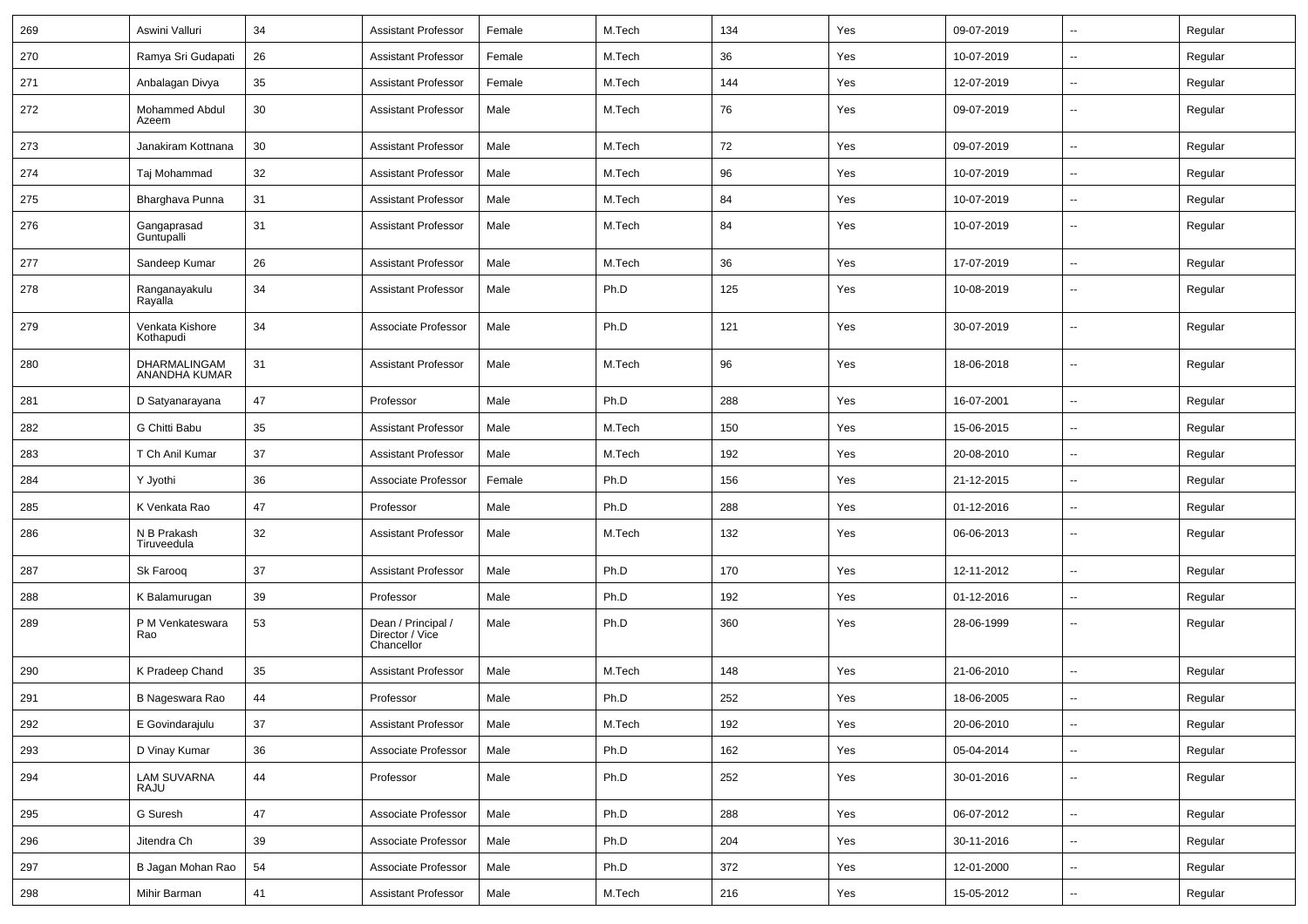| 299 | P B G S N Murthy                      | 54     | Associate Professor                                 | Male   | Ph.D   | 384 | Yes | 29-09-2000 | --                       | Regular             |
|-----|---------------------------------------|--------|-----------------------------------------------------|--------|--------|-----|-----|------------|--------------------------|---------------------|
| 300 | V S<br>RAGHUNATHAN                    | 70     | Professor                                           | Male   | Ph.D   | 516 | Yes | 14-07-2018 | --                       | Regular             |
| 301 | M Ramakrishna                         | 42     | Dean / Principal /<br>Director / Vice<br>Chancellor | Male   | Ph.D   | 252 | Yes | 21-06-2011 | $\overline{\phantom{a}}$ | Regular             |
| 302 | A Sharada                             | 54     | Dean / Principal /<br>Director / Vice<br>Chancellor | Female | Ph.D   | 372 | Yes | 06-11-2007 | --                       | Regular             |
| 303 | <b>JAJAM NARESH</b>                   | 30     | <b>Assistant Professor</b>                          | Male   | M.Tech | 84  | Yes | 19-12-2017 | $\sim$                   | Regular             |
| 304 | Lam Ratnaraju                         | 44     | <b>Assistant Professor</b>                          | Male   | Ph.D   | 228 | Yes | 03-12-2018 | --                       | Regular             |
| 305 | Devi Sanaboyina                       | 35     | <b>Assistant Professor</b>                          | Female | M.Tech | 144 | Yes | 10-12-2018 | --                       | Regular             |
| 306 | Saisudha Kotra                        | 30     | <b>Assistant Professor</b>                          | Female | M.Tech | 84  | Yes | 17-01-2019 | --                       | Regular             |
| 307 | Shajeeya Amren<br>Shaik               | 28     | <b>Assistant Professor</b>                          | Female | M.Tech | 60  | Yes | 24-02-2019 | $\overline{\phantom{a}}$ | Regular             |
| 308 | Gayathri Tatikonda                    | 26     | <b>Assistant Professor</b>                          | Female | M.Tech | 32  | Yes | 30-07-2019 | $\overline{\phantom{a}}$ | Regular             |
| 309 | Chaitanya<br>Sucharitha<br>Kolakaluri | 30     | <b>Assistant Professor</b>                          | Female | M.Tech | 84  | Yes | 20-08-2019 | $\overline{\phantom{a}}$ | Regular             |
| 310 | Visali Korrapati                      | 33     | <b>Assistant Professor</b>                          | Female | M.Tech | 120 | Yes | 01-08-2019 | ۵.                       | Regular             |
| 311 | M Jagannadham                         | 36     | Professor                                           | Male   | Ph.D   | 144 | Yes | 11-08-2017 | $\overline{\phantom{a}}$ | Regular             |
| 312 | N Samba Siva Rao                      | 79     | Professor                                           | Male   | Ph.D   | 660 | Yes | 16-07-2017 | $\overline{\phantom{a}}$ | Adhoc / Contractual |
| 313 | Venkata Rattaiah<br>Dharmavaram       | 30     | <b>Assistant Professor</b>                          | Male   | M.Tech | 83  | Yes | 01-12-2018 | --                       | Regular             |
| 314 | Radha Bolisetty                       | 29     | <b>Assistant Professor</b>                          | Male   | M.Tech | 70  | Yes | 17-01-2019 | $\overline{\phantom{a}}$ | Regular             |
| 315 | Madhusudanrao<br>Dontha               | 30     | <b>Assistant Professor</b>                          | Male   | M.Tech | 77  | Yes | 06-07-2019 | --                       | Regular             |
| 316 | Nagasudheer<br>Bandlamudi             | 28     | <b>Assistant Professor</b>                          | Male   | M.Tech | 51  | Yes | 24-07-2019 | $\overline{\phantom{a}}$ | Regular             |
| 317 | Lokaiah Pullagura                     | 45     | Associate Professor                                 | Male   | Ph.D   | 256 | Yes | 10-08-2019 | $\overline{\phantom{a}}$ | Regular             |
| 318 | Nymathulla Shaik                      | 33     | <b>Assistant Professor</b>                          | Male   | M.Tech | 109 | Yes | 10-08-2019 | $\overline{\phantom{a}}$ | Regular             |
| 319 | Pasupathy<br>Ramadoss                 | 43     | <b>Assistant Professor</b>                          | Male   | M.Tech | 231 | Yes | 16-07-2019 | $\overline{\phantom{a}}$ | Regular             |
| 320 | Sreenivasa<br>Kakumanu                | 35     | Assistant Professor                                 | Male   | M.Tech | 131 | Yes | 13-07-2019 |                          | Regular             |
| 321 | Venkateswara Rao<br>Yamarthi          | $27\,$ | <b>Assistant Professor</b>                          | Male   | M.Tech | 38  | Yes | 19-08-2019 | ш.                       | Regular             |
| 322 | Indranarayan<br>Bhattacharya          | 64     | Professor                                           | Male   | Ph.D   | 483 | Yes | 17-07-2019 | Щ.                       | Regular             |
| 323 | M V K Sri Vani                        | 43     | Associate Professor                                 | Female | Ph.D   | 240 | Yes | 01-10-2008 | Щ.                       | Regular             |
| 324 | PLN Varma                             | 59     | Professor                                           | Male   | Ph.D   | 432 | Yes | 14-09-2005 | $\sim$                   | Regular             |
| 325 | N Srinivasu                           | $57\,$ | Professor                                           | Male   | Ph.D   | 408 | Yes | 21-02-2005 | $\sim$                   | Regular             |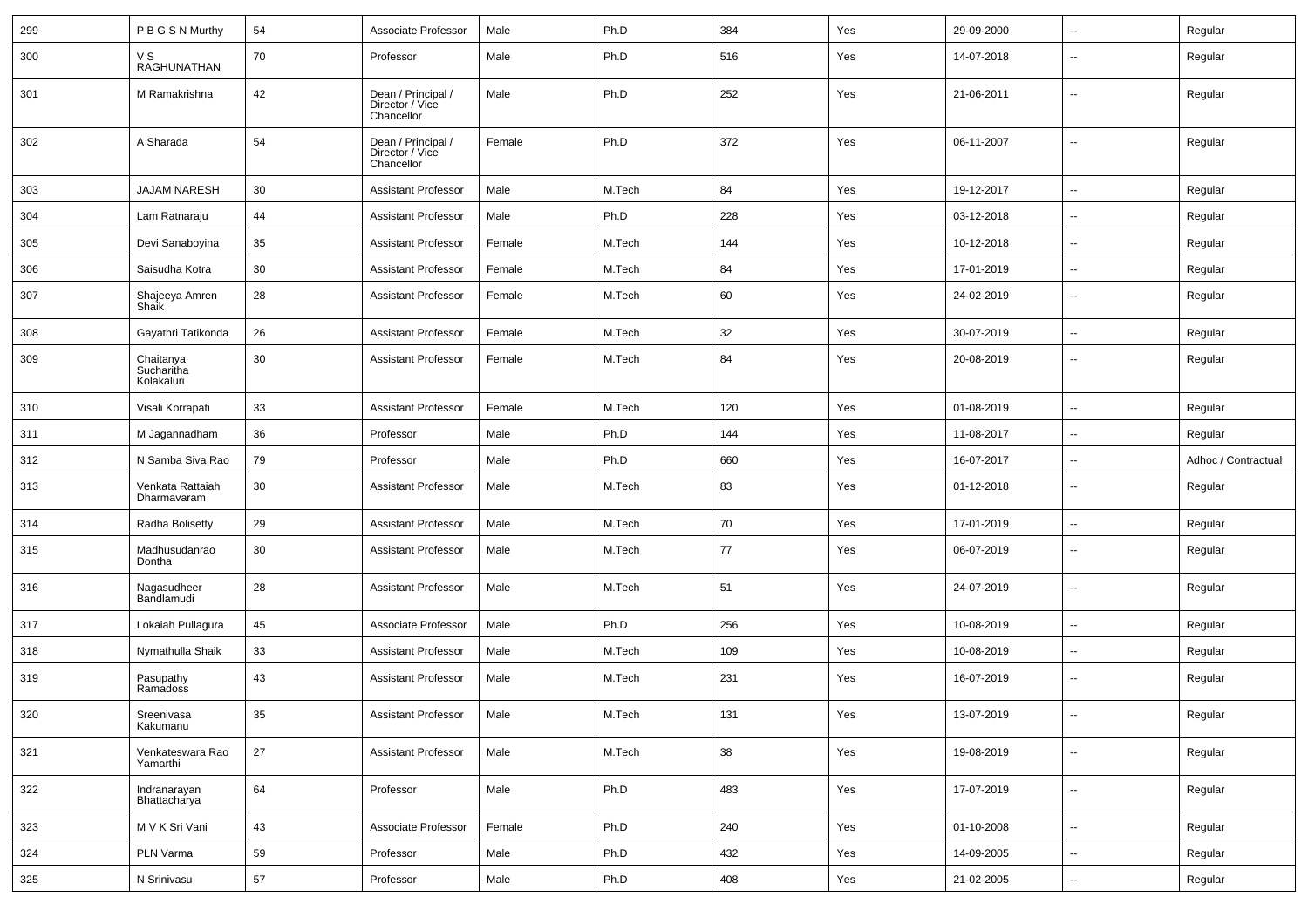| 326 | M Sreenivasulu                      | 57 | Professor           | Male   | Ph.D | 408 | Yes | 10-08-1998 | $\sim$                   | Regular             |
|-----|-------------------------------------|----|---------------------|--------|------|-----|-----|------------|--------------------------|---------------------|
| 327 | J Nitchal Kiran                     | 50 | Professor           | Male   | Ph.D | 324 | Yes | 15-11-1997 | $\sim$                   | Regular             |
| 328 | N Satya Sree                        | 49 | Professor           | Female | Ph.D | 312 | Yes | 04-09-2006 |                          | Regular             |
| 329 | M Venkata Subba<br>Rao              | 39 | Associate Professor | Male   | Ph.D | 220 | Yes | 04-09-2008 | $\overline{\phantom{a}}$ | Regular             |
| 330 | Shaik Shakila Bhanu                 | 47 | Associate Professor | Male   | Ph.D | 288 | Yes | 06-07-2009 | $\sim$                   | Regular             |
| 331 | K Venkata Madhuri                   | 44 | Professor           | Female | Ph.D | 252 | Yes | 15-06-2011 | $\mathbf{u}$             | Regular             |
| 332 | M Sireesha                          | 38 | Associate Professor | Female | Ph.D | 215 | Yes | 01-07-2005 |                          | Regular             |
| 333 | K Prabhakara Rao                    | 44 | Professor           | Male   | Ph.D | 252 | Yes | 27-06-2013 | $\sim$                   | Regular             |
| 334 | Shaik Anwar                         | 42 | Associate Professor | Male   | Ph.D | 234 | Yes | 24-06-2013 | $\sim$                   | Regular             |
| 335 | Vadapalli<br>Radhakrishna<br>Murthy | 57 | Professor           | Male   | Ph.D | 384 | Yes | 10-11-2017 | $\overline{\phantom{a}}$ | Regular             |
| 336 | K Kalyani                           | 42 | Associate Professor | Female | Ph.D | 234 | Yes | 20-06-2011 | $\sim$                   | Regular             |
| 337 | D Naga Raju                         | 44 | Professor           | Male   | Ph.D | 252 | Yes | 13-06-2013 | $\mathbf{u}$             | Regular             |
| 338 | G Mohana Charyulu                   | 54 | Professor           | Male   | Ph.D | 372 | Yes | 30-05-2018 | $\sim$                   | Regular             |
| 339 | Prajit Ghosh                        | 71 | Professor           | Male   | Ph.D | 456 | Yes | 09-01-2019 | $\mathbf{u}$             | Regular             |
| 340 | M Naveen                            | 41 | Professor           | Male   | Ph.D | 204 | Yes | 21-07-2017 | $\sim$                   | Regular             |
| 341 | V Balaram                           | 70 | Professor           | Male   | Ph.D | 552 | Yes | 19-07-2018 | $\sim$                   | Adhoc / Contractual |
| 342 | Rama Krishna<br>Vishnubhotla        | 53 | Professor           | Male   | Ph.D | 336 | Yes | 10-08-2019 | $\overline{\phantom{a}}$ | Regular             |
| 343 | Ch Tirupathaiah                     | 39 | Associate Professor | Male   | Ph.D | 227 | Yes | 06-06-2011 | $\sim$                   | Regular             |
| 344 | K V B Ravindra<br>Babu              | 45 | Associate Professor | Male   | Ph.D | 265 | Yes | 02-07-2009 | $\sim$                   | Regular             |
| 345 | Vijayababu Palukuri                 | 50 | Associate Professor | Male   | Ph.D | 324 | Yes | 18-11-2013 |                          | Regular             |
| 346 | P Sasiratnakar                      | 44 | Associate Professor | Male   | Ph.D | 252 | Yes | 11-04-2016 | $\sim$                   | Regular             |
| 347 | SivanageswaraRao                    | 37 | Associate Professor | Male   | Ph.D | 180 | Yes | 01-07-2015 | $\overline{\phantom{a}}$ | Regular             |
| 348 | CHEBOLU N S SAI<br>PAVAN KUMAR      | 40 | Associate Professor | Male   | Ph.D | 228 | Yes | 10-08-2015 | $\overline{\phantom{a}}$ | Regular             |
| 349 | Chandrasekar<br>Kuppan              | 44 | Associate Professor | Male   | Ph.D | 252 | Yes | 08-08-2015 |                          | Regular             |
| 350 | Anandrup Goswami                    | 40 | Associate Professor | Male   | Ph.D | 225 | Yes | 31-05-2016 | $\sim$                   | Regular             |
| 351 | S Devaraju                          | 39 | Associate Professor | Male   | Ph.D | 142 | Yes | 15-11-2016 | $\sim$                   | Regular             |
| 352 | D V V Srinivasa<br>Desikan          | 42 | Associate Professor | Male   | Ph.D | 234 | Yes | 01-06-2017 | $\sim$                   | Regular             |
| 353 | P Siva Prasad                       | 42 | Associate Professor | Male   | Ph.D | 234 | Yes | 15-11-2016 | $\sim$                   | Regular             |
| 354 | P Kalpana                           | 34 | Associate Professor | Female | Ph.D | 156 | Yes | 09-12-2016 | $\sim$                   | Regular             |
| 355 | B NageswaraRao                      | 34 | Associate Professor | Male   | Ph.D | 156 | Yes | 06-07-2015 | $\sim$                   | Regular             |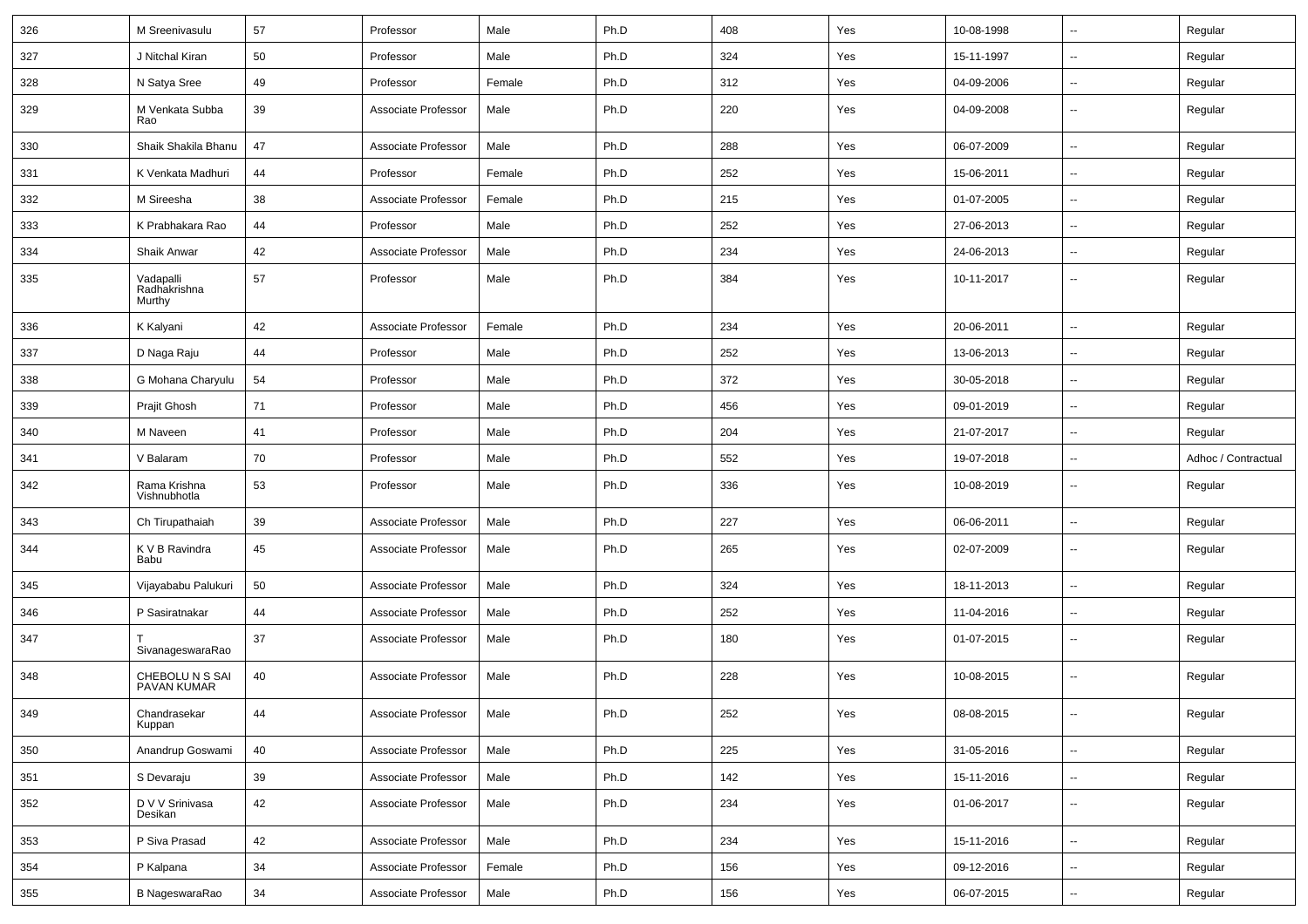| 356 | Panda Sudam<br>Sekhar                | 43 | Associate Professor        | Male   | Ph.D   | 240 | Yes | 24-05-2018 |                          | Regular |
|-----|--------------------------------------|----|----------------------------|--------|--------|-----|-----|------------|--------------------------|---------|
| 357 | S Parthiban                          | 43 | Associate Professor        | Male   | Ph.D   | 240 | Yes | 01-06-2018 | $\overline{\phantom{a}}$ | Regular |
| 358 | RAJANI KUMARI A                      | 52 | <b>Assistant Professor</b> | Female | M.Tech | 336 | Yes | 12-04-1999 | $\overline{a}$           | Regular |
| 359 | Goli Srinivasa Rao                   | 44 | Associate Professor        | Male   | Ph.D   | 241 | Yes | 01-08-2019 | $\overline{a}$           | Regular |
| 360 | Dasaradharamaiah<br>Kunchala         | 45 | <b>Assistant Professor</b> | Male   | M.Tech | 264 | Yes | 08-11-2002 | --                       | Regular |
| 361 | Manoj Kumar<br>Palanival             | 28 | <b>Assistant Professor</b> | Male   | M.Tech | 72  | Yes | 06-06-2016 | --                       | Regular |
| 362 | Veldi Venu                           | 41 | <b>Assistant Professor</b> | Male   | Ph.D   | 240 | Yes | 20-07-2015 | --                       | Regular |
| 363 | <b>Bharath Kumar</b><br>Tripuramallu | 38 | Associate Professor        | Male   | Ph.D   | 180 | Yes | 01-10-2016 | $\overline{\phantom{a}}$ | Regular |
| 364 | M Ramanjaneyulu                      | 35 | Associate Professor        | Male   | Ph.D   | 150 | Yes | 11-01-2017 | $\overline{\phantom{a}}$ | Regular |
| 365 | M BUJJI BABU                         | 35 | <b>Assistant Professor</b> | Male   | Ph.D   | 150 | Yes | 01-11-2016 | ⊷.                       | Regular |
| 366 | K Ravi Kumar                         | 37 | Associate Professor        | Male   | Ph.D   | 168 | Yes | 06-06-2015 | н.                       | Regular |
| 367 | <b>MV KISHORE</b>                    | 47 | <b>Assistant Professor</b> | Male   | M.Tech | 288 | Yes | 04-10-2016 | $\overline{a}$           | Regular |
| 368 | <b>G PHANINDRA</b>                   | 31 | <b>Assistant Professor</b> | Male   | M.Tech | 96  | Yes | 04-10-2016 | --                       | Regular |
| 369 | Vijayakumar Chavan                   | 51 | Associate Professor        | Male   | Ph.D   | 336 | Yes | 05-11-2015 | --                       | Regular |
| 370 | Pilli VVN Kishore                    | 38 | Associate Professor        | Male   | Ph.D   | 180 | Yes | 01-10-2016 | $\overline{\phantom{a}}$ | Regular |
| 371 | Venkaiah Malapati                    | 40 | Associate Professor        | Male   | Ph.D   | 128 | Yes | 01-12-2016 | $\overline{\phantom{a}}$ | Regular |
| 372 | Srinivasa Rao<br>Nadiminti           | 36 | <b>Assistant Professor</b> | Male   | Ph.D   | 156 | Yes | 15-11-2016 | -−                       | Regular |
| 373 | P Ramana Reddy                       | 38 | <b>Assistant Professor</b> | Male   | Ph.D   | 180 | Yes | 02-01-2017 | --                       | Regular |
| 374 | <b>WIGGINS BAKKA</b>                 | 34 | <b>Assistant Professor</b> | Male   | M.Tech | 120 | Yes | 30-11-2017 | $\overline{\phantom{a}}$ | Regular |
| 375 | Krishnadevi                          | 35 | Associate Professor        | Female | Ph.D   | 146 | Yes | 15-11-2016 | --                       | Regular |
| 376 | Challa Gangunaidu                    | 36 | <b>Assistant Professor</b> | Male   | Ph.D   | 156 | Yes | 08-12-2015 |                          | Regular |
| 377 | M Venkatesh P                        | 34 | Associate Professor        | Male   | Ph.D   | 125 | Yes | 30-05-2018 | $\overline{\phantom{a}}$ | Regular |
| 378 | T L Yookesh                          | 31 | <b>Assistant Professor</b> | Male   | Ph.D   | 96  | Yes | 14-12-2017 | $\overline{\phantom{a}}$ | Regular |
| 379 | Manjula Hajurge                      | 37 | Associate Professor        | Female | Ph.D   | 168 | Yes | 29-05-2018 | --                       | Regular |
| 380 | Gouthami Paltati                     | 38 | Assistant Professor        | Female | Ph.D   | 180 | Yes | 04-06-2018 | −−                       | Regular |
| 381 | <b>B</b> Samatha                     | 32 | <b>Assistant Professor</b> | Female | Ph.D   | 134 | Yes | 02-07-2018 | $\overline{\phantom{a}}$ | Regular |
| 382 | Subhalakshmi<br>Sengupta             | 35 | <b>Assistant Professor</b> | Female | Ph.D   | 156 | Yes | 04-07-2018 | ш,                       | Regular |
| 383 | K Sowri Babu                         | 39 | <b>Assistant Professor</b> | Male   | Ph.D   | 192 | Yes | 06-06-2018 | $\sim$                   | Regular |
| 384 | Satya Vijaya Kumar                   | 35 | Associate Professor        | Male   | Ph.D   | 150 | Yes | 09-04-2018 | $\overline{\phantom{a}}$ | Regular |
| 385 | M Suresh Babu                        | 45 | <b>Assistant Professor</b> | Male   | Ph.D   | 264 | Yes | 01-08-2018 | $\sim$                   | Regular |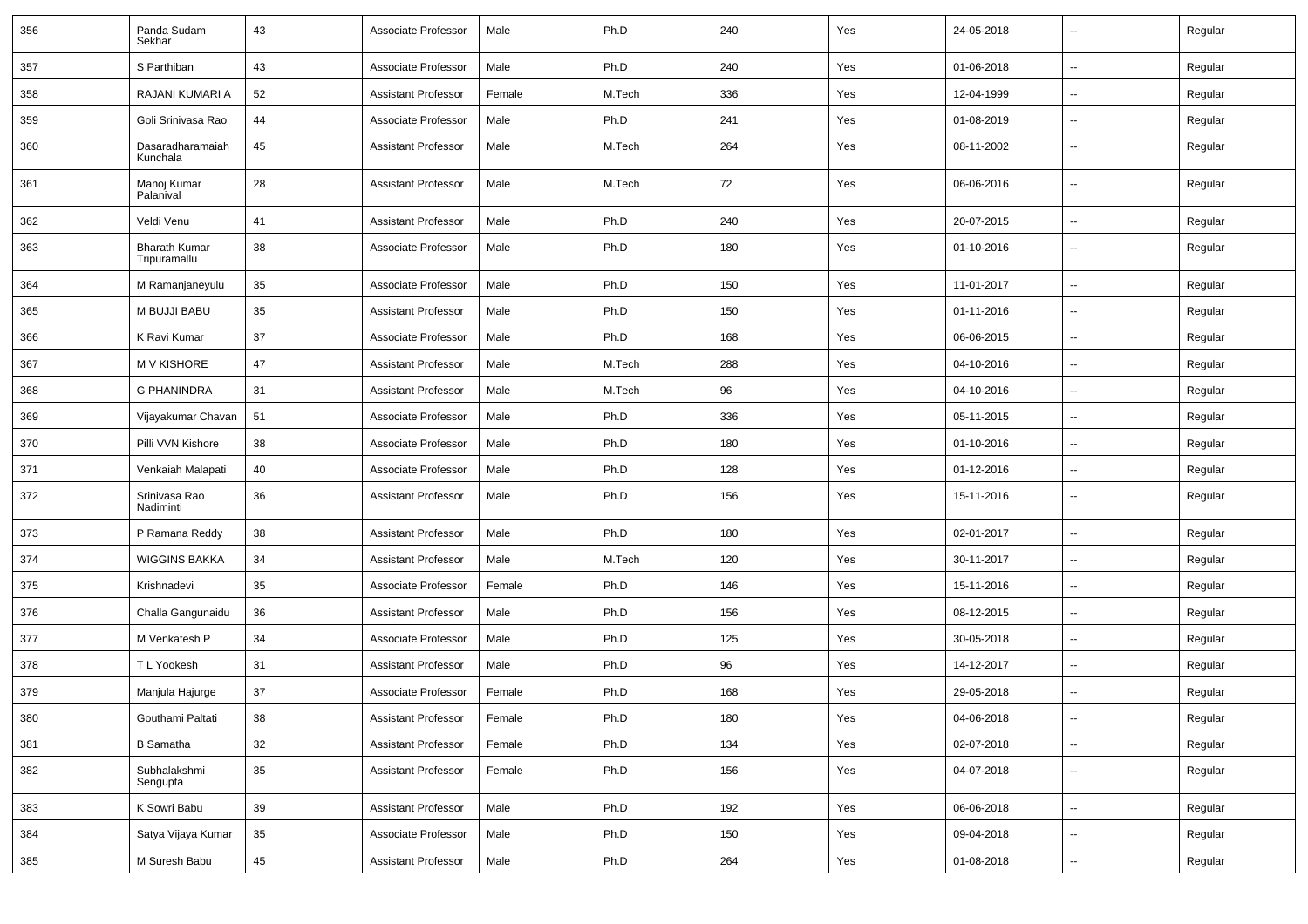| 386 | <b>B Naveen Kumar</b><br>Reddy   | 37     | <b>Assistant Professor</b>                          | Male   | Ph.D   | 168            | Yes | 11-05-2018 | $\overline{\phantom{a}}$ | Regular |
|-----|----------------------------------|--------|-----------------------------------------------------|--------|--------|----------------|-----|------------|--------------------------|---------|
| 387 | Srinivasa Rao<br>Pathipati       | 37     | <b>Assistant Professor</b>                          | Male   | Ph.D   | 168            | Yes | 29-12-2017 | $\sim$                   | Regular |
| 388 | Sudip Mandal                     | 29     | <b>Assistant Professor</b>                          | Male   | Ph.D   | 96             | Yes | 02-11-2018 | $\sim$                   | Regular |
| 389 | Alpa Rajput                      | 36     | Associate Professor                                 | Female | Ph.D   | 156            | Yes | 31-07-2019 | $\overline{\phantom{a}}$ | Regular |
| 390 | Sravana Jyothi<br>Doddapaneni    | 35     | Associate Professor                                 | Female | Ph.D   | 144            | Yes | 19-07-2019 | $\overline{\phantom{a}}$ | Regular |
| 391 | Vasundhara<br>Bandlamudi         | 49     | <b>Assistant Professor</b>                          | Female | Ph.D   | 312            | Yes | 02-08-2019 | $\overline{\phantom{a}}$ | Regular |
| 392 | Ravikumar Valluri                | 32     | <b>Assistant Professor</b>                          | Male   | Ph.D   | 106            | Yes | 09-07-2019 | $\overline{a}$           | Regular |
| 393 | Subbiah Vinoth                   | 36     | Associate Professor                                 | Male   | Ph.D   | 149            | Yes | 01-07-2019 | $\overline{\phantom{a}}$ | Regular |
| 394 | Ravi Kiran Cheepu                | 28     | <b>Assistant Professor</b>                          | Male   | M.Tech | 53             | Yes | 12-07-2019 |                          | Regular |
| 395 | Pamidi<br>Lakshminarayana        | 40     | <b>Assistant Professor</b>                          | Male   | M.Tech | 195            | Yes | 01-07-2019 | $\sim$                   | Regular |
| 396 | Katuri Ramya Sri                 | 27     | <b>Assistant Professor</b>                          | Female | M.Tech | 48             | Yes | 01-08-2019 | $\sim$                   | Regular |
| 397 | RAMESH TATINENI                  | 64     | Dean / Principal /<br>Director / Vice<br>Chancellor | Male   | Ph.D   | 480            | Yes | 30-07-2020 | $\overline{\phantom{a}}$ | Regular |
| 398 | <b>BILHAN</b><br>POLAVARAPU      | 70     | Professor                                           | Male   | Ph.D   | 552            | Yes | 03-08-2020 | $\overline{\phantom{a}}$ | Regular |
| 399 | VENKATESWARA<br><b>RAO KOLLI</b> | 66     | Professor                                           | Male   | Ph.D   | 504            | Yes | 01-07-2020 | $\overline{a}$           | Regular |
| 400 | <b>SUNITA KONA</b>               | 25     | <b>Assistant Professor</b>                          | Female | M.Tech | 18             | Yes | 26-06-2020 | $\overline{\phantom{a}}$ | Regular |
| 401 | <b>KOTA PRIYA</b>                | 28     | <b>Assistant Professor</b>                          | Female | M.Tech | 47             | Yes | 08-06-2020 | $\sim$                   | Regular |
| 402 | <b>ANJALI MALLADI</b>            | 25     | <b>Assistant Professor</b>                          | Female | M.Tech | 8              | Yes | 01-06-2020 |                          | Regular |
| 403 | HEMANJALI<br><b>MULAPURI</b>     | 25     | <b>Assistant Professor</b>                          | Female | M.Tech | $\overline{7}$ | Yes | 26-06-2020 | $\overline{a}$           | Regular |
| 404 | SINDHURA LAKKU                   | 34     | <b>Assistant Professor</b>                          | Female | M.Tech | 116            | Yes | 01-06-2020 | $\overline{\phantom{a}}$ | Regular |
| 405 | REDDY HARSHA<br><b>NALLA</b>     | 33     | <b>Assistant Professor</b>                          | Male   | M.Tech | 104            | Yes | 30-07-2020 | $\overline{a}$           | Regular |
| 406 | KOTA ROHINI<br><b>KRISHNA</b>    | 27     | <b>Assistant Professor</b>                          | Female | Ph.D   | 32             | Yes | 08-06-2020 | ⊷.                       | Regular |
| 407 | JYOTSNA BANDI                    | $30\,$ | Assistant Professor                                 | Female | M.Tech | 68             | Yes | 08-06-2020 |                          | Regular |
| 408 | <b>ANKAN KHETO</b>               | 24     | Assistant Professor                                 | Male   | M.Tech | 6              | Yes | 03-08-2020 | $\sim$                   | Regular |
| 409 | RAVI KANT                        | 34     | <b>Assistant Professor</b>                          | Male   | M.Tech | 115            | Yes | 21-07-2020 | $\overline{\phantom{a}}$ | Regular |
| 410 | <b>IRSHAAN SYED</b>              | 31     | <b>Assistant Professor</b>                          | Male   | M.Tech | 79             | Yes | 01-07-2020 | $\sim$                   | Regular |
| 411 | MOHONA MUNSHI                    | 25     | <b>Assistant Professor</b>                          | Female | M.Tech | $\overline{4}$ | Yes | 18-08-2020 | ⊷.                       | Regular |
| 412 | SAI LAKSHMI<br>CHAVA             | 25     | <b>Assistant Professor</b>                          | Female | M.Tech | $\overline{7}$ | Yes | 30-07-2020 | $\overline{\phantom{a}}$ | Regular |
| 413 | MURALI ROSHINI<br><b>DEEPIKA</b> | 24     | <b>Assistant Professor</b>                          | Female | M.Tech | $\overline{7}$ | Yes | 26-06-2020 | н.                       | Regular |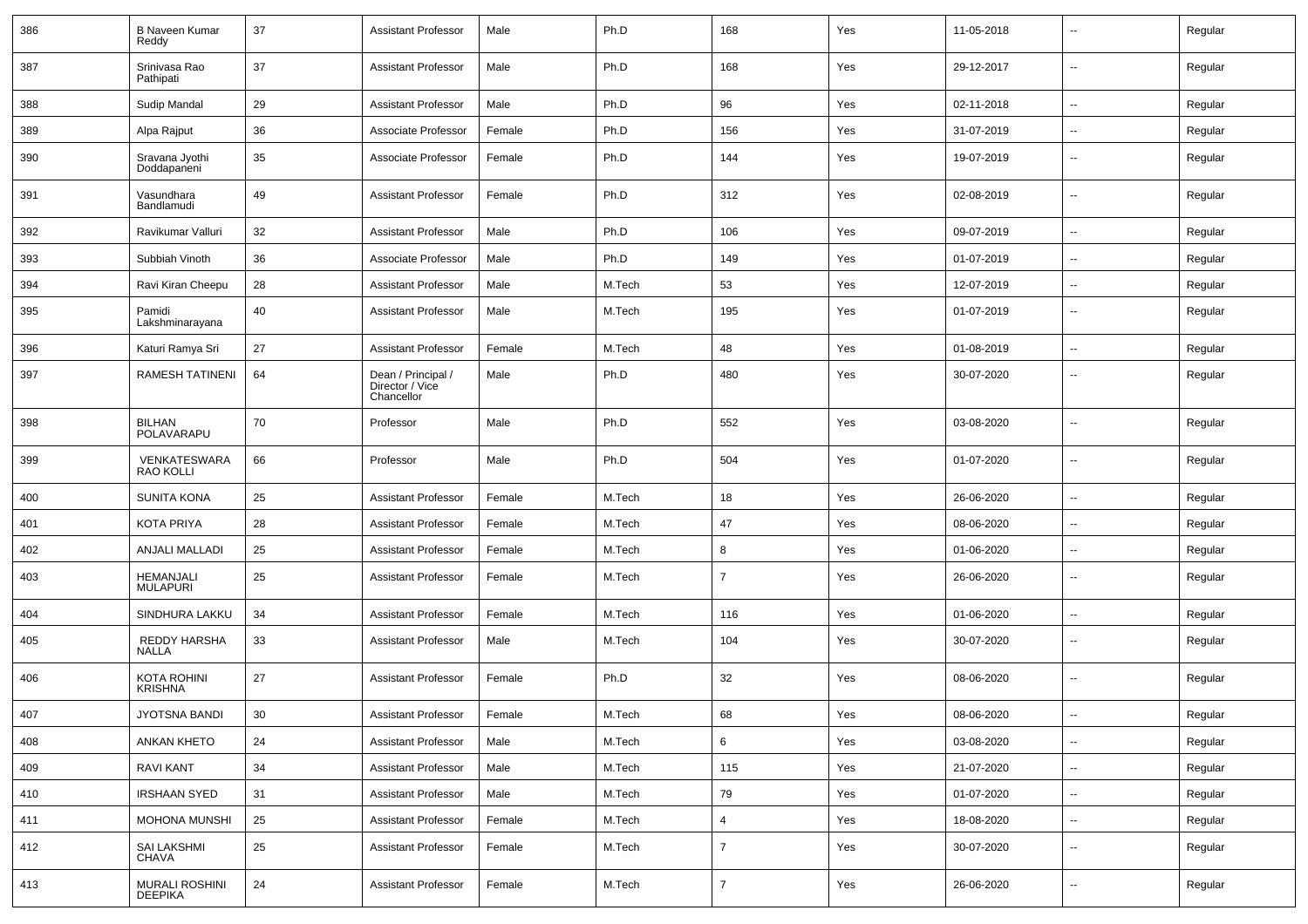| 414 | <b>SATHISH</b><br><b>KONIDALA</b>       | 34 | <b>Assistant Professor</b> | Male   | Ph.D   | 17  | Yes | 04-03-2020 | $\overline{\phantom{a}}$ | Regular |
|-----|-----------------------------------------|----|----------------------------|--------|--------|-----|-----|------------|--------------------------|---------|
| 415 | <b>BALIRAM DINKAR</b><br><b>KAMBLE</b>  | 31 | <b>Assistant Professor</b> | Male   | Ph.D   | 69  | Yes | 01-06-2020 | $\sim$                   | Regular |
| 416 | <b>SATISH</b><br><b>DENDUKURI</b>       | 43 | Associate Professor        | Male   | Ph.D   | 228 | Yes | 28-08-2020 | $\sim$                   | Regular |
| 417 | <b>BATHINA</b><br>NAGALATHA             | 51 | Associate Professor        | Female | Ph.D   | 307 | Yes | 30-07-2020 | $\sim$                   | Regular |
| 418 | AALAVANDHAR<br>ARULMURUGAN              | 39 | Associate Professor        | Male   | Ph.D   | 179 | Yes | 08-06-2020 | $\sim$                   | Regular |
| 419 | KOTHANDARAM<br>LAKSHMIKUMARA<br>N       | 48 | <b>Assistant Professor</b> | Male   | M.Tech | 280 | Yes | 23-07-2019 | $\mathbf{u}$             | Regular |
| 420 | SRIKANTHYADAV<br><b>MORABOENA</b>       | 40 | <b>Assistant Professor</b> | Male   | M.Tech | 185 | Yes | 06-03-2020 | $\mathbf{u}$             | Regular |
| 421 | <b>MUNIRATHINAM</b><br>DEEPAK RAJ       | 35 | <b>Assistant Professor</b> | Male   | Ph.D   | 129 | Yes | 04-07-2020 | $\overline{\phantom{a}}$ | Regular |
| 422 | <b>BACHU</b><br><b>VENKATESH</b>        | 33 | <b>Assistant Professor</b> | Male   | Ph.D   | 106 | Yes | 13-06-2020 | $\mathbf{u}$             | Regular |
| 423 | VENKATESWARUL<br>U BALAJIVIJAYAN        | 37 | <b>Assistant Professor</b> | Male   | Ph.D   | 153 | Yes | 13-06-2020 | $\overline{\phantom{a}}$ | Regular |
| 424 | <b>BALAKRISHNA</b><br><b>SIVADI</b>     | 32 | Associate Professor        | Male   | Ph.D   | 94  | Yes | 13-06-2020 | $\mathbf{u}$             | Regular |
| 425 | KRISHNAKUMARI<br>MATTA                  | 28 | <b>Assistant Professor</b> | Female | M.Tech | 54  | Yes | 01-06-2018 | $\overline{\phantom{a}}$ | Regular |
| 426 | LAVANYA<br><b>GUGULOTH</b>              | 25 | <b>Assistant Professor</b> | Female | M.Tech | 14  | Yes | 30-07-2020 | $\mathbf{u}$             | Regular |
| 427 | <b>RAJESH</b><br>VADLAMUDI              | 32 | <b>Assistant Professor</b> | Male   | M.Tech | 91  | Yes | 30-07-2020 | $\mathbf{u}$             | Regular |
| 428 | <b>VIJAYA MAMIDI</b>                    | 30 | <b>Assistant Professor</b> | Female | M.Tech | 67  | Yes | 30-07-2020 | $\sim$                   | Regular |
| 429 | <b>JASTI SIVA NAGA</b><br><b>JYOTHI</b> | 35 | Assistant Professor        | Female | M.Tech | 127 | Yes | 30-07-2020 | $\sim$                   | Regular |
| 430 | <b>AISHWARYA</b><br><b>KOUTARAPU</b>    | 25 | Assistant Professor        | Female | M.Tech | 7   | Yes | 31-07-2020 | $\sim$                   | Regular |
| 431 | <b>CHARISHMA</b><br><b>POPURI</b>       | 24 | <b>Assistant Professor</b> | Female | M.Tech | 8   | Yes | 30-07-2020 | $\sim$                   | Regular |
| 432 | LAVANYA METTU                           | 25 | <b>Assistant Professor</b> | Female | M.Tech | 8   | Yes | 30-07-2020 | $\overline{a}$           | Regular |
| 433 | SRAVANI<br>NANNAPANENI                  | 30 | <b>Assistant Professor</b> | Female | M.Tech | 67  | Yes | 26-06-2020 | $\mathbf{u}$             | Regular |
| 434 | POOJA NELAPATI                          | 27 | <b>Assistant Professor</b> | Female | M.Tech | 20  | Yes | 01-06-2020 | $\overline{\phantom{a}}$ | Regular |
| 435 | <b>GUMMADI JOSE</b><br><b>MOSES</b>     | 36 | <b>Assistant Professor</b> | Male   | Ph.D   | 144 | Yes | 08-06-2020 | $\mathbf{u}$             | Regular |
| 436 | SONAI VEERAMANI                         | 38 | <b>Assistant Professor</b> | Male   | Ph.D   | 163 | Yes | 26-06-2020 | $\mathbf{u}$             | Regular |
| 437 | <b>BHARATHI INDIRA</b>                  | 34 | <b>Assistant Professor</b> | Female | Ph.D   | 163 | Yes | 26-06-2020 | $\sim$                   | Regular |
| 438 | KRISHNAMOORTH<br>Y PARTHIBAN            | 30 | <b>Assistant Professor</b> | Male   | Ph.D   | 60  | Yes | 30-07-2020 | $\overline{\phantom{a}}$ | Regular |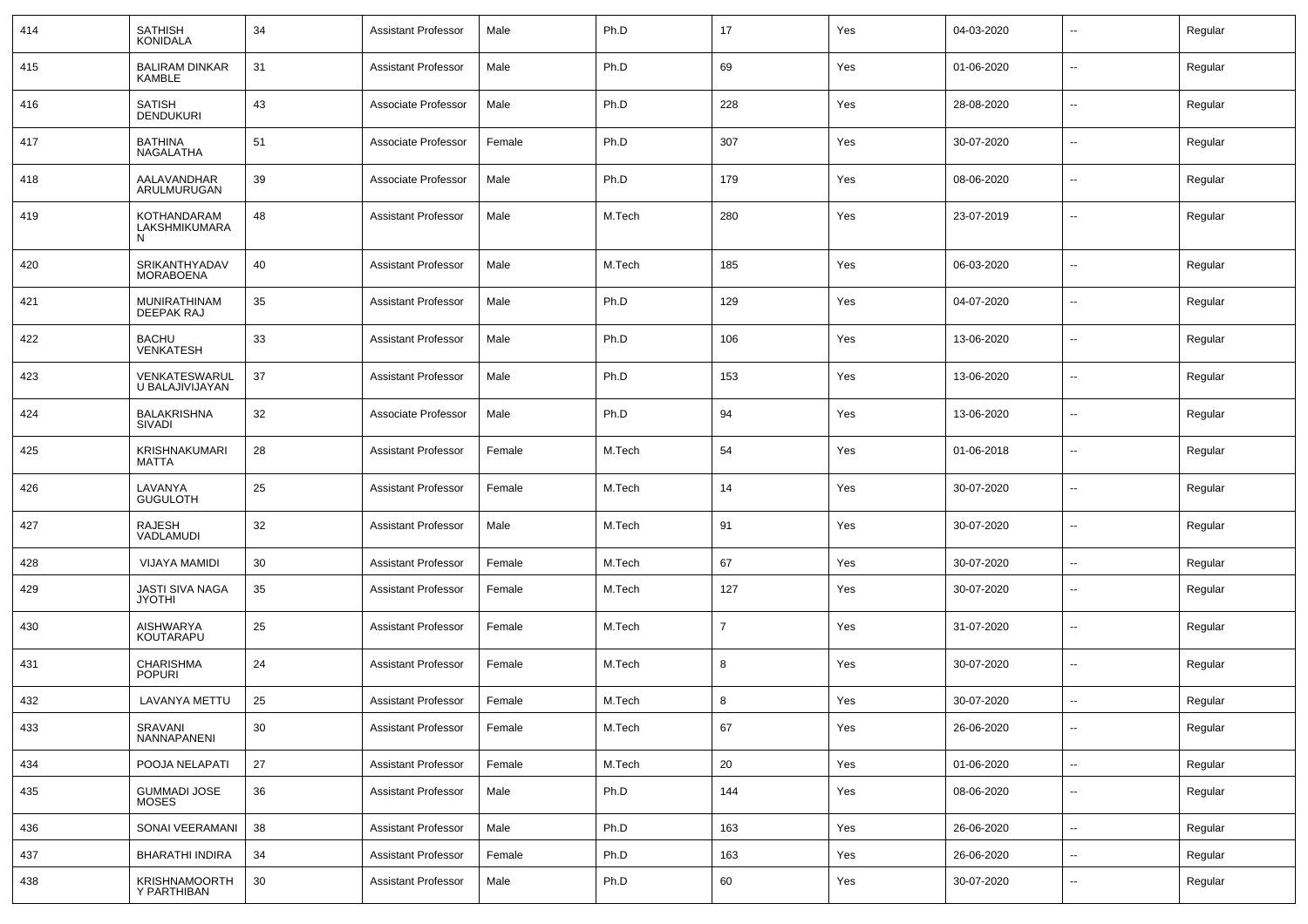| 439 | <b>BHAGYALAKSHMI</b><br>NANDIPATI                  | 38     | <b>Assistant Professor</b> | Female | M.Tech | 132            | Yes | 01-06-2020 | $\overline{\phantom{a}}$ | Regular |
|-----|----------------------------------------------------|--------|----------------------------|--------|--------|----------------|-----|------------|--------------------------|---------|
| 440 | <b>HANUMANTHA</b><br>CHAGANTI                      | 67     | Professor                  | Male   | M.Tech | 516            | Yes | 21-02-2018 | $\overline{\phantom{a}}$ | Regular |
| 441 | <b>SUBHASHISH</b><br>TIWARI                        | 35     | <b>Assistant Professor</b> | Male   | Ph.D   | 130            | Yes | 21-08-2020 | $\mathbf{u}$             | Regular |
| 442 | <b>REENA KUMARI</b>                                | 33     | <b>Assistant Professor</b> | Female | Ph.D   | 105            | Yes | 21-08-2020 | $\mathbf{u}$             | Regular |
| 443 | <b>PAWAN KUMAR</b>                                 | 33     | <b>Assistant Professor</b> | Male   | Ph.D   | 105            | Yes | 31-07-2020 | $\sim$                   | Regular |
| 444 | <b>KUMAR SHARAD</b><br>TIWARI                      | 34     | <b>Assistant Professor</b> | Male   | Ph.D   | 120            | Yes | 08-08-2020 | $\mathbf{u}$             | Regular |
| 445 | <b>SATYAJEET</b><br>SAHOO                          | 39     | <b>Assistant Professor</b> | Male   | Ph.D   | 179            | Yes | 25-08-2020 | $\overline{\phantom{a}}$ | Regular |
| 446 | VARAPRASAD<br><b>RAMPATI</b>                       | 24     | <b>Assistant Professor</b> | Male   | M.Tech | $\overline{7}$ | Yes | 01-06-2020 | $\mathbf{u}$             | Regular |
| 447 | <b>MOUNIKA</b><br><b>YESASWINI</b><br>AMMANABROLU  | 27     | <b>Assistant Professor</b> | Female | M.Tech | 33             | Yes | 30-07-2020 | $\overline{\phantom{a}}$ | Regular |
| 448 | <b>HEMANTA</b><br><b>BHUYAN</b>                    | 47     | Associate Professor        | Male   | Ph.D   | 275            | Yes | 17-08-2020 | $\overline{\phantom{a}}$ | Regular |
| 449 | ALWARSWAMY<br>VIJAYARAJ                            | 49     | Associate Professor        | Male   | Ph.D   | 300            | Yes | 19-08-2020 | $\mathbf{u}$             | Regular |
| 450 | PINGILI RAVINDRA<br><b>BABU</b>                    | 36     | Associate Professor        | Male   | Ph.D   | 151            | Yes | 29-06-2020 | $\overline{\phantom{a}}$ | Regular |
| 451 | <b>NORI</b><br>LAKSHMIPRASANT<br>HL                | 39     | Associate Professor        | Female | Ph.D   | 178            | Yes | 08-06-2020 | $\overline{\phantom{a}}$ | Regular |
| 452 | <b>VARMA</b><br>RAGHUVEER<br>PEMMADI               | 35     | Associate Professor        | Male   | Ph.D   | 128            | Yes | 01-06-2020 | $\overline{\phantom{a}}$ | Regular |
| 453 | <b>BHUSAN BIDHU</b><br>KARKARA                     | 36     | <b>Assistant Professor</b> | Male   | Ph.D   | 142            | Yes | 13-06-2020 | $\overline{\phantom{a}}$ | Regular |
| 454 | <b>DASARI STEPHEN</b>                              | 45     | Associate Professor        | Male   | Ph.D   | 246            | Yes | 18-07-2020 | $\mathbf{u}$             | Regular |
| 455 | MEENAKSHISUND<br>ARAM<br><b>RAVICHANDRAN</b>       | 50     | <b>Assistant Professor</b> | Male   | M.Tech | 314            | Yes | 13-06-2019 | $\overline{\phantom{a}}$ | Regular |
| 456 | SHANMUGAM<br><b>KUBERA SAMPATH</b><br><b>KUMAR</b> | 40     | <b>Assistant Professor</b> | Male   | Ph.D   | 194            | Yes | 21-06-2017 | $\overline{\phantom{a}}$ | Regular |
| 457 | G Nageswara Rao                                    | 47     | Associate Professor        | Male   | Ph.D   | 300            | Yes | 18-08-2008 | Ξ.                       | Regular |
| 458 | A Suresh Babu                                      | 37     | <b>Assistant Professor</b> | Male   | Ph.D   | 170            | Yes | 25-07-2015 | $\ddotsc$                | Regular |
| 459 | U V Manoj Kumar                                    | 38     | Associate Professor        | Male   | Ph.D   | 215            | Yes | 15-07-2009 | Ξ.                       | Regular |
| 460 | Gujjarlapudi Kusuma<br>Harinadh                    | 36     | Assistant Professor        | Male   | M.Tech | 120            | Yes | 07-07-2015 | ۰.                       | Regular |
| 461 | Y V Omprakash                                      | $36\,$ | <b>Assistant Professor</b> | Male   | M.Tech | 182            | Yes | 09-06-2011 | $\sim$                   | Regular |
| 462 | K Mariyadas                                        | 44     | <b>Assistant Professor</b> | Male   | M.Tech | 240            | Yes | 15-10-2008 | $\overline{\phantom{a}}$ | Regular |
| 463 | C Raghava Rao                                      | 71     | Assistant Professor        | Male   | M.A    | 564            | Yes | 15-12-2010 | $\overline{\phantom{a}}$ | Regular |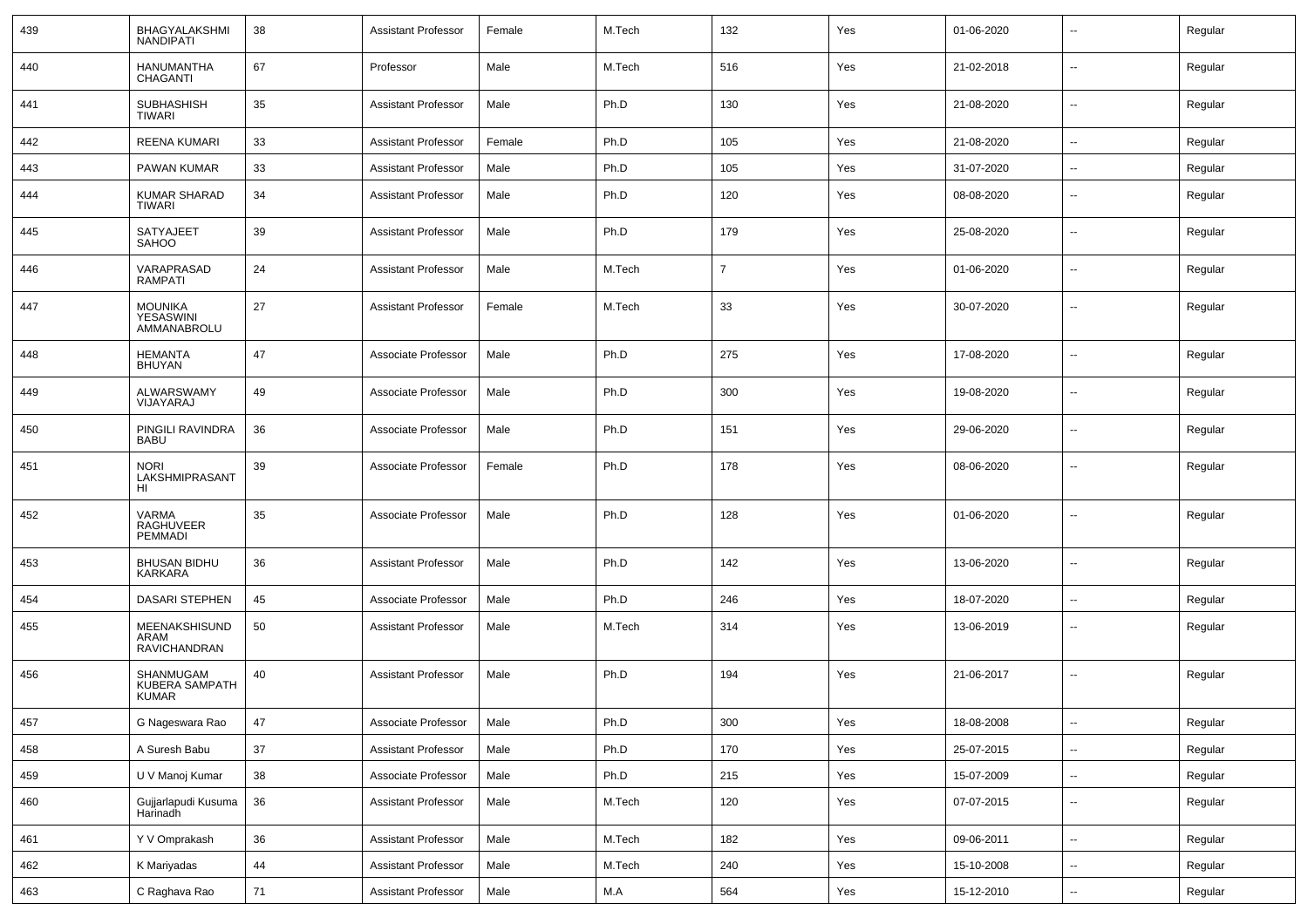| 464 | K Sivannarayana                           | 49 | <b>Assistant Professor</b> | Male   | M.Tech  | 300 | Yes | 01-02-2008 | $\overline{\phantom{a}}$ | Regular |
|-----|-------------------------------------------|----|----------------------------|--------|---------|-----|-----|------------|--------------------------|---------|
| 465 | J Mohana Rao                              | 49 | <b>Assistant Professor</b> | Male   | M.Tech  | 300 | Yes | 01-02-2008 | $\overline{\phantom{a}}$ | Regular |
| 466 | V Chandrasekhar<br>Rao                    | 62 | <b>Assistant Professor</b> | Male   | M.A     | 456 | Yes | 16-12-2010 | --                       | Regular |
| 467 | Ch Karunasri                              | 47 | <b>Assistant Professor</b> | Female | M.Tech  | 276 | Yes | 07-08-2010 | $\overline{\phantom{a}}$ | Regular |
| 468 | U Sri Ranganath                           | 51 | <b>Assistant Professor</b> | Male   | M. Phil | 324 | Yes | 01-08-2011 | -−                       | Regular |
| 469 | K Sree Raghu Ram                          | 50 | <b>Assistant Professor</b> | Male   | M. Phil | 312 | Yes | 01-08-2011 | Ξ.                       | Regular |
| 470 | <b>MOHAMMAD</b><br>SHAIK RASOOL           | 54 | <b>Assistant Professor</b> | Male   | M.Tech  | 360 | Yes | 01-11-2016 | $\overline{\phantom{a}}$ | Regular |
| 471 | N Jyothi                                  | 29 | <b>Assistant Professor</b> | Female | M.Tech  | 72  | Yes | 14-08-2015 | Ξ.                       | Regular |
| 472 | K SUBBA RAO                               | 37 | <b>Assistant Professor</b> | Male   | M.Tech  | 156 | Yes | 04-10-2016 | ⊷.                       | Regular |
| 473 | Nagendra Rao Howji                        | 54 | <b>Assistant Professor</b> | Male   | M.A     | 360 | Yes | 01-10-2015 | $\sim$                   | Regular |
| 474 | CН<br>RAJYALAKSHMI                        | 41 | <b>Assistant Professor</b> | Female | M.Tech  | 218 | Yes | 01-10-2016 | $\overline{\phantom{a}}$ | Regular |
| 475 | Gowra Devid Brinard                       | 33 | <b>Assistant Professor</b> | Male   | M.Tech  | 142 | Yes | 01-11-2016 | $\overline{\phantom{a}}$ | Regular |
| 476 | K Suneetha Kumari                         | 46 | <b>Assistant Professor</b> | Female | M.Tech  | 264 | Yes | 12-07-2015 | -−                       | Regular |
| 477 | M Triven Kumar                            | 33 | <b>Assistant Professor</b> | Male   | M.Tech  | 126 | Yes | 01-12-2016 | $\overline{\phantom{a}}$ | Regular |
| 478 | <b>G ADEIAH</b>                           | 39 | <b>Assistant Professor</b> | Male   | M.Tech  | 180 | Yes | 01-12-2016 | $\sim$                   | Regular |
| 479 | K KRISHNA RAO                             | 47 | <b>Assistant Professor</b> | Male   | M.Tech  | 276 | Yes | 01-10-2016 | ⊷.                       | Regular |
| 480 | Naga Malleswari<br>Tummapudi              | 32 | <b>Assistant Professor</b> | Female | M.Tech  | 108 | Yes | 31-08-2017 | $\overline{\phantom{a}}$ | Regular |
| 481 | V Rajendra Babu                           | 40 | <b>Assistant Professor</b> | Male   | M.A     | 228 | Yes | 02-11-2016 | $\sim$                   | Regular |
| 482 | Panduranga Kattla                         | 27 | <b>Assistant Professor</b> | Male   | M.Tech  | 48  | Yes | 24-07-2017 | -−                       | Regular |
| 483 | SRINIVASACHARY<br><b>ULU</b>              | 53 | <b>Assistant Professor</b> | Male   | M.A     | 348 | Yes | 01-12-2016 | --                       | Regular |
| 484 | A Srinivasa Rao                           | 53 | <b>Assistant Professor</b> | Male   | M.Tech  | 348 | Yes | 15-12-2016 | $\overline{\phantom{a}}$ | Regular |
| 485 | <b>CH GIRIDHAR</b>                        | 31 | <b>Assistant Professor</b> | Male   | M.Tech  | 108 | Yes | 04-10-2016 | --                       | Regular |
| 486 | Ravi Babu Velaga                          | 45 | <b>Assistant Professor</b> | Male   | M.A     | 252 | Yes | 31-10-2016 | $\overline{\phantom{a}}$ | Regular |
| 487 | Adithya<br>Subrahmanyam<br>Bandaru        | 32 | <b>Assistant Professor</b> | Male   | M.Tech  | 72  | Yes | 01-11-2018 | $\overline{\phantom{a}}$ | Regular |
| 488 | Shabana Azmi Shaik                        | 33 | <b>Assistant Professor</b> | Female | M.Tech  | 108 | Yes | 01-08-2019 | н.                       | Regular |
| 489 | Mastan Vali Syed                          | 30 | <b>Assistant Professor</b> | Male   | M.Tech  | 18  | Yes | 01-06-2020 | $\overline{\phantom{a}}$ | Regular |
| 490 | Damarla Tipura                            | 34 | <b>Assistant Professor</b> | Female | M.Tech  | 139 | Yes | 21-07-2020 | $\sim$                   | Regular |
| 491 | Surendhranadh<br>Benarjee<br>Reddybathini | 35 | <b>Assistant Professor</b> | Male   | M.Tech  | 153 | Yes | 25-08-2020 | Ξ.                       | Regular |
| 492 | Latesh Talluri                            | 33 | <b>Assistant Professor</b> | Male   | M.Tech  | 127 | Yes | 08-06-2020 | $\sim$                   | Regular |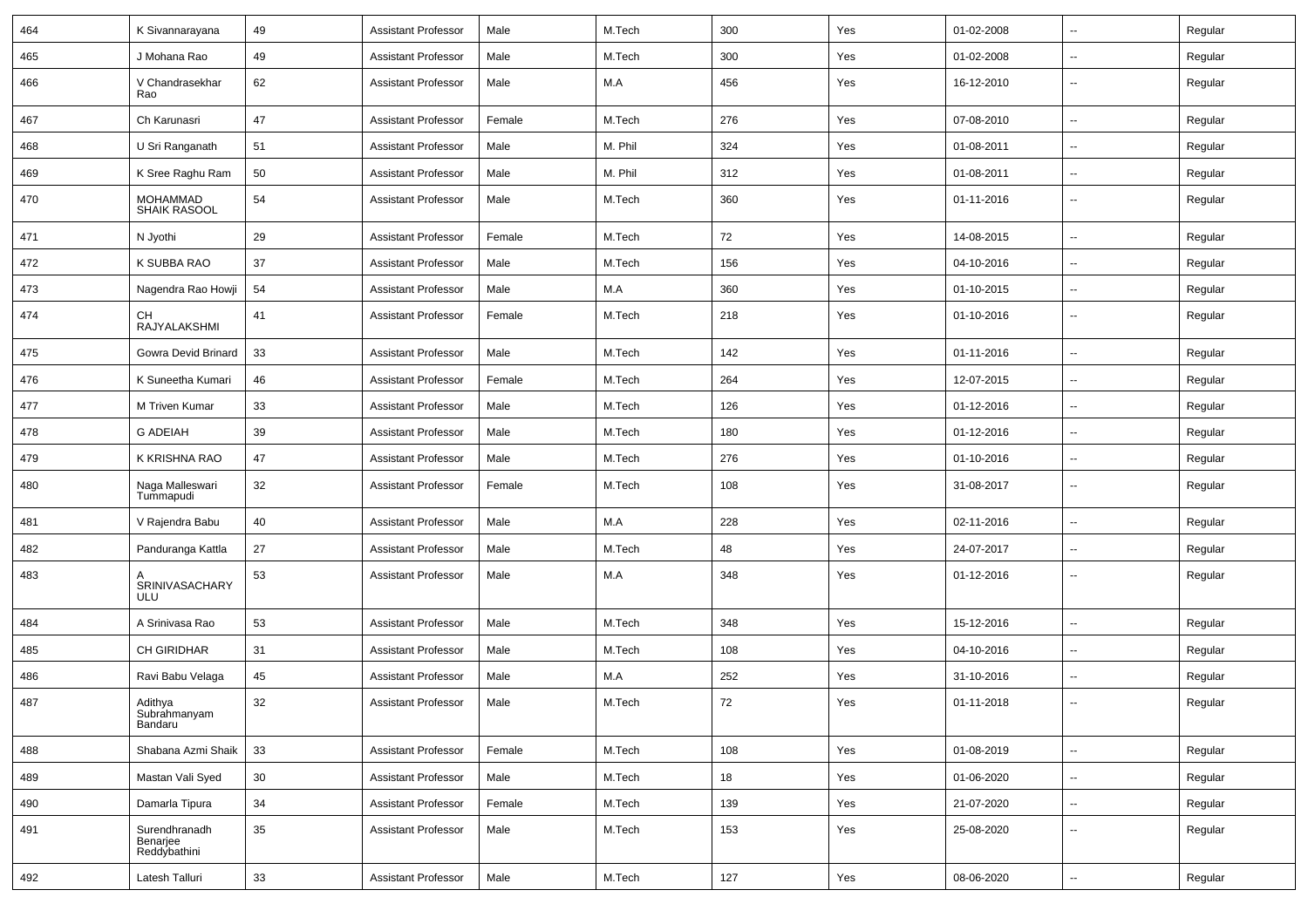| 493 | Veerendra Munipalli                    | 26     | <b>Assistant Professor</b> | Male   | M.Tech | 42  | Yes | 02-07-2020 | $\overline{\phantom{a}}$ | Regular |
|-----|----------------------------------------|--------|----------------------------|--------|--------|-----|-----|------------|--------------------------|---------|
| 494 | Rajeswari Desiraju                     | 32     | <b>Assistant Professor</b> | Female | M.Tech | 96  | Yes | 09-07-2020 | $\overline{a}$           | Regular |
| 495 | Seshadri<br>Raghavachary<br>Vuruputtor | 66     | <b>Assistant Professor</b> | Male   | M.Tech | 504 | Yes | 15-06-2020 | --                       | Regular |
| 496 | Thota Rama Krishna                     | 31     | <b>Assistant Professor</b> | Male   | M.Tech | 105 | Yes | 15-07-2020 | ш.                       | Regular |
| 497 | Mareddy Mounika<br>Reddy               | 26     | <b>Assistant Professor</b> | Female | M.Tech | 46  | Yes | 20-08-2020 | --                       | Regular |
| 498 | Radhika Kakani                         | 34     | <b>Assistant Professor</b> | Female | M.Tech | 127 | Yes | 13-07-2020 | $\overline{\phantom{a}}$ | Regular |
| 499 | Nagadevaiah<br>Danaboina               | 35     | <b>Assistant Professor</b> | Male   | M.Tech | 127 | Yes | 03-08-2020 | --                       | Regular |
| 500 | Kavitha<br>Gottumukkala                | 38     | <b>Assistant Professor</b> | Female | M.Tech | 139 | Yes | 03-08-2020 | $\overline{\phantom{a}}$ | Regular |
| 501 | Sumalatha Basava                       | 40     | <b>Assistant Professor</b> | Female | M.Tech | 200 | Yes | 22-07-2020 | --                       | Regular |
| 502 | Alaparthi<br>Nagabhushan               | 48     | <b>Assistant Professor</b> | Male   | M.Tech | 252 | Yes | 08-02-2001 | $\overline{\phantom{a}}$ | Regular |
| 503 | Desirazu Narasimha<br>Rao              | 66     | Professor                  | Male   | Ph.D   | 521 | Yes | 31-07-2020 | $\mathbf{u}$             | Regular |
| 504 | Voleti Sreedhar R                      | 52     | Professor                  | Male   | Ph.D   | 352 | Yes | 31-07-2020 | $\overline{\phantom{a}}$ | Regular |
| 505 | Prasanth S                             | 42     | Professor                  | Male   | Ph.D   | 201 | Yes | 30-07-2020 | $\sim$                   | Regular |
| 506 | P Suprassanna                          | 61     | Professor                  | Male   | Ph.D   | 452 | Yes | 30-07-2020 | ⊷.                       | Regular |
| 507 | M Prasad Babu                          | 47     | Professor                  | Male   | Ph.D   | 283 | Yes | 26-06-2020 | --                       | Regular |
| 508 | D Venkat Reddy                         | 69     | Professor                  | Male   | Ph.D   | 550 | Yes | 30-07-2020 | --                       | Regular |
| 509 | Krishna Prasad<br>Madiraju             | 53     | Professor                  | Male   | Ph.D   | 358 | Yes | 30-07-2020 | $\overline{\phantom{a}}$ | Regular |
| 510 | G Adi Maheswara<br>Reddy               | 38     | Professor                  | Male   | Ph.D   | 178 | Yes | 26-06-2020 | --                       | Regular |
| 511 | S Ramakrishna                          | 43     | Associate Professor        | Male   | Ph.D   | 235 | Yes | 31-07-2020 | $\overline{\phantom{a}}$ | Regular |
| 512 | Alagar                                 | 66     | Professor                  | Male   | Ph.D   | 514 | Yes | 31-07-2020 | $\overline{\phantom{a}}$ | Regular |
| 513 | Kondaiah Paturu                        | 67     | Professor                  | Male   | Ph.D   | 516 | Yes | 30-07-2020 | $\sim$                   | Regular |
| 514 | Kamireddy<br>Venkateswara Rao          | 76     | Professor                  | Male   | Ph.D   | 624 | Yes | 30-07-2020 | -−                       | Regular |
| 515 | Prakash Vamanarao<br>Diwan             | 72     | Professor                  | Male   | Ph.D   | 576 | Yes | 26-06-2020 | ۰.                       | Regular |
| 516 | Pedababu<br>Mandapati                  | 43     | <b>Assistant Professor</b> | Male   | M.Tech | 228 | Yes | 03-08-2020 | $\sim$                   | Regular |
| 517 | D Narendra                             | 28     | Assistant Professor        | Male   | M.Tech | 48  | Yes | 03-08-2020 | н.                       | Regular |
| 518 | Syamal Mait                            | 40     | Associate Professor        | Male   | Ph.D   | 192 | Yes | 31-07-2020 | $\overline{\phantom{a}}$ | Regular |
| 519 | Y Varaprasad                           | 65     | Professor                  | Male   | Ph.D   | 504 | Yes | 03-06-2020 | $\overline{\phantom{a}}$ | Regular |
| 520 | Hasibuddin                             | $43\,$ | Associate Professor        | Male   | Ph.D   | 228 | Yes | 15-06-2020 | $\sim$                   | Regular |